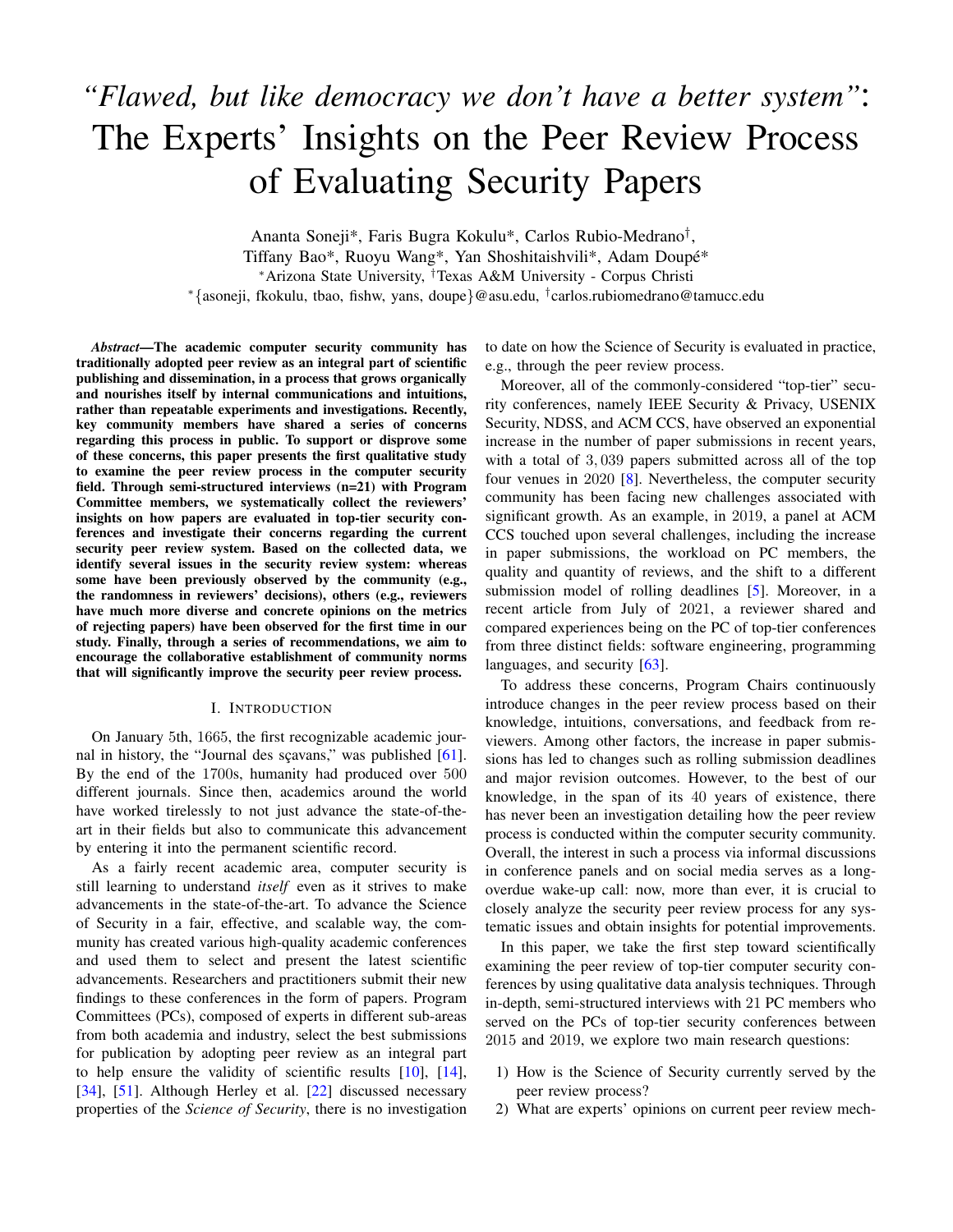anisms, especially with new challenges caused by the increasing number of paper submissions?

To this end, we explore reviewer responsibilities, reviewer interactions with the review system, delegation, and rolling submissions, reviewing approaches, evaluation metrics to assess security papers, and reviewer expectations for authors in terms of writing and conducting better security research.

Overall, our study resulted in the following key findings:

Evaluation metrics are subjective. 19 of our 21 participants mentioned that they check for novelty in top-tier security submissions  $(\S \ V)$  $(\S \ V)$ . Our participants assessed novelty through various aspects such as advancement over the state-of-the-art, interesting research problem, novel solution, novel insight, and novel methodology, making it a subjective metric. We also find that only four evaluation metrics were commonly mentioned by more than six participants, while the rest of the evaluation metrics were relatively uncommon (Table  $II$ ). Hence, we conclude that reviewers do not have a shared standard, and the metrics are rather subjective.

Comparing the metrics for evaluating papers, reviewers have much more diverse and concrete opinions on the metrics of rejecting papers. While the participants stated 16 different paper evaluation metrics, they pointed out 52 different "red flags" causing paper rejection. Furthermore, compared to the description of evaluation metrics, which was usually highlevel and vague, the description of rejection metrics was much more specific and concrete. This observation may imply that reviewers have a more clear mind in rejecting a paper than accepting one. Additionally, two of our participants (P09 and P10) reported that reviewers of the security community might tend to look for reasons to reject because of the competitive nature of security conferences  $(\S \text{ V-B})$ .

Program Chairs understand their responsibilities better than PC members. There was a high-level agreement that the primary responsibility of reviewers is to accept *high-quality* papers  $(\S$  [VI\)](#page-6-0). However, we observed that participants who had chaired PCs adopted a more fine-grained approach in checking for quality than non-chair participants. Our chair participants also believed that a reviewer's responsibility does not end at the submission of their reviews; they should also help Program Chairs shape the best possible program. Nonchair participants, generally, did not express this view.

"Randomness" of reviews is a serious and exploitable problem. Perceived "randomness" of reviews was the most frequent issue of all of the issues that were discussed by our participants in the reviewing system of top-tier security conferences (§ [VIII\)](#page-7-0). Strong accepts and rejects seem to be consistent, but reviewers' decisions are subjective and random for papers in the middle range. Our participants stated that authors could "game" the system, taking advantage of the randomness and lack of precision in the current reviewing process by resubmitting at other venues with next to no changes until they "get lucky," increasing the reviewing load and potential reviewer burnout.

Based on these and other findings, we develop several recommendations for the academic security community to improve and maintain its processes. We hope that the computer security community will show interest in its peer review process, move toward a more testing-based approach, and design further investigative studies to measure the quality of its processes.

# II. RELATED WORK

Qualitative human factors research in security. Qualitative research methods are used in studies involving humans to understand *human behaviors*, *emotions*, *needs*, *desires*, *routines*, and other *personality characteristics* [\[32\]](#page-13-6) and provide scientific interpretation of qualitative data [\[37\]](#page-13-7).

Because security researchers study and develop systems and solutions mainly for human use, qualitative human factors research in security is crucial. Researchers used interviews to study risk perceptions of SMEs (small and medium-sized enterprises) [\[23\]](#page-13-8) and identified Security Operations Center issues [\[29\]](#page-13-9). Surveys were used to understood students' password knowledge [\[56\]](#page-14-3) and users' perceptions of hardware security tokens [\[43\]](#page-14-4). In a mixed-method study, researchers investigated sex workers' unique security and privacy challenges [\[35\]](#page-13-10).

Our study, similarly, uses qualitative methods to investigate the current state of the security reviewing process and to identify approaches that reviewers follow while selecting papers. Peer review process. Peer review is designed to assess the validity, quality, and (often) the originality of articles for publication. Its ultimate purpose is to maintain the integrity of science by filtering out invalid or poor quality articles [\[4\]](#page-13-11).

Peer review can be single-blind (where authors' identity is revealed but not reviewers'), double-blind (where both authors and reviewers are unknown), and open review (where both identities are revealed) [\[6\]](#page-13-12), [\[36\]](#page-13-13). Single-blind can suffer from known or unknown reviewer biases (gender, race, nationality, reputation, seniority, affiliation, familiarity, etc.) [\[6\]](#page-13-12). Whereas a double-blind policy helps early career researchers not be penalized for their lack of seniority [\[25\]](#page-13-14) and increases representation of female authors [\[11\]](#page-13-15). Double-blind may encourage reviewers' candor, impartiality, and freedom of expression, however reviewers can be disrespectful or harsh while hiding behind their anonymity [\[13\]](#page-13-16), [\[60\]](#page-14-5). Open review may help to mitigate the lack of accountability, credibility, and transparency [\[48\]](#page-14-6), [\[58\]](#page-14-7), however it may increase the chances of reviews being less honest, critical, and rigorous [\[6\]](#page-13-12).

A major challenge to maintaining double-blind is deblinding of authors through various mechanisms such as social media, writing style, research field, thesis, multiple "salamisliced" publications, self-citations, prolific publication history, funding agencies releasing a list of research proposals, and publishing on preprint servers [\[7\]](#page-13-17), [\[9\]](#page-13-18), [\[16\]](#page-13-19), [\[20\]](#page-13-20). Two studies show that there is a strong correlation between well-known authors and the dissemination of working papers prior to submission  $[9]$ ,  $[20]$ . To mitigate the challenges to the doubleblind peer review process, studies have suggested to weigh other alternatives  $[16]$ ,  $[40]$  such as open review as it would potentially promote shared responsibility between authors,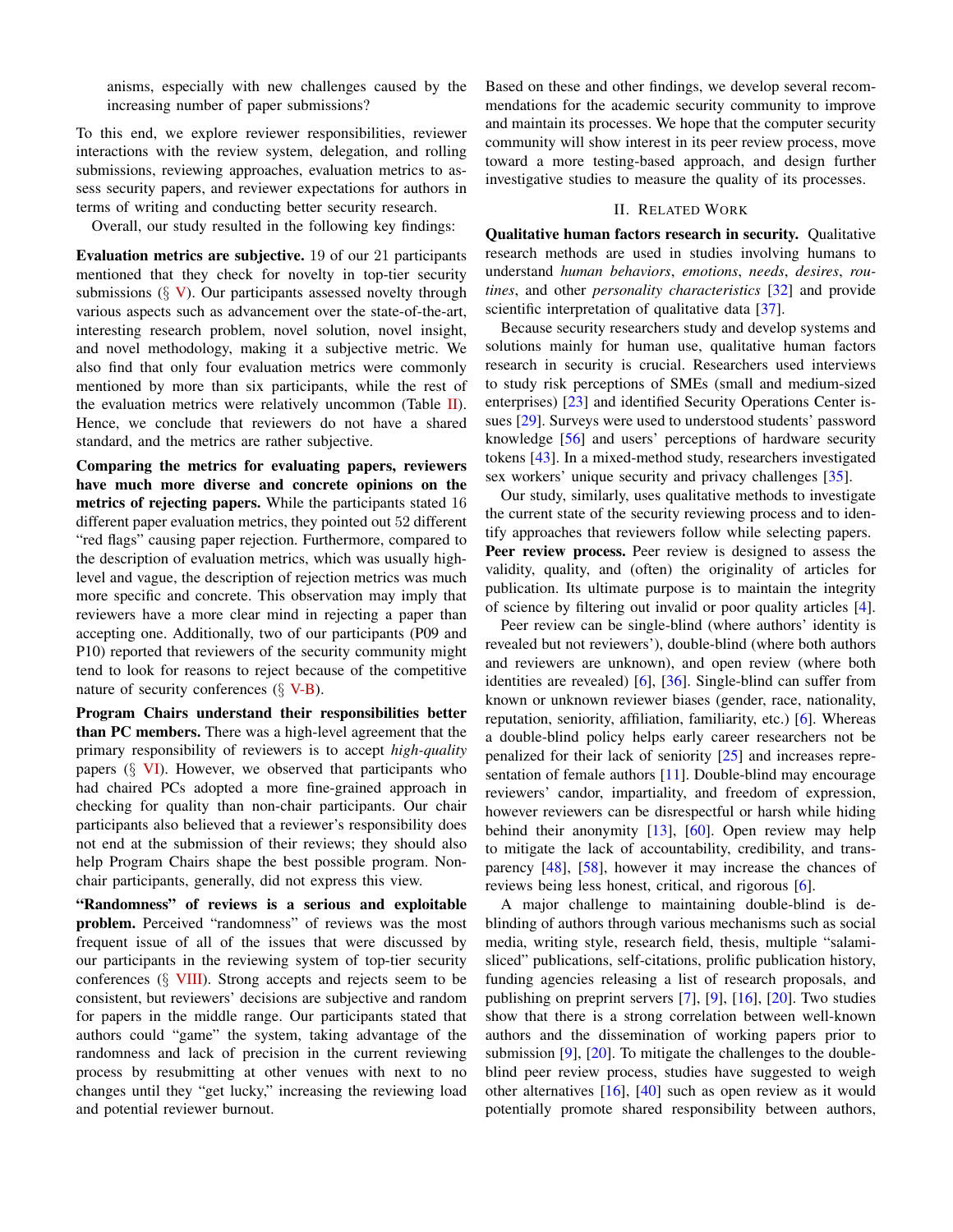reviewers, and Program Chairs to maintain the integrity of the peer review process [\[7\]](#page-13-17), [\[15\]](#page-13-21).

Stelmakh et al. showed that novice reviewers tend to have a bias against resubmissions [\[54\]](#page-14-9). Cabanac and Preuss evaluated effects that lead to unconscious favoring of early-submitted papers to the detriment of later submitted papers [\[12\]](#page-13-22).

There have been studies related to the peer evaluation process of specific fields. Ragone et al. analyzed peer reviews and reviewers' behavior in several review processes in computer science and reported on a theoretical model's development, definition, and rationale for those processes [\[47\]](#page-14-10). Olsen Jr. published a research paper on evaluating user systems research and pointed out that the reviewers of such papers should give more importance if the study made important progress and advanced the state-of-art [\[39\]](#page-14-11). In the biomedical field, Haffar et al. presented various possible mechanisms by which the peer review process can distort research results [\[21\]](#page-13-23). Squazzoni et al. aimed to promote peer review as an interdisciplinary research field and stimulate further quantitative research on the current peer review systems [\[53\]](#page-14-12).

Additionally, there have been studies focused on specific venues together with their unique review processes [\[18\]](#page-13-24), [\[26\]](#page-13-25), [\[33\]](#page-13-26), [\[42\]](#page-14-13), [\[46\]](#page-14-14), [\[49\]](#page-14-15), [\[52\]](#page-14-16), [\[59\]](#page-14-17), [\[62\]](#page-14-18). ACM Conference on Human Factors in Computing Systems (CHI), Neural Information Processing Systems (NeurIPS), and International Conference on Software Engineering (ICSE) are considered top-tier venues in their respective research fields. Mackay, in their book, wrote about the review process that takes place in CHI [\[33\]](#page-13-26). Wilson discussed the different expectations of various venues and submission types, reviewers' processes to make decisions, and good techniques to produce reviews [\[62\]](#page-14-18). Shah et al. discussed the vast number of submissions that NeurIPS receives and calls for an analysis of the peer review system for improvement [\[49\]](#page-14-15). A survey of 241 authors and PC members of ICSE 2014, 2015, and 2016 was conducted to uncover that faulty reviews, insufficient time spent on reviews, and unfamiliarity with the topic areas are the main issues in the ICSE peer review system [\[45\]](#page-14-19). Unfortunately, the computer security field lacks research on its peer review system. In this study, we make an attempt to fill that gap and to be a spark that can ignite further research. We interviewed 21 PC members to investigate the double-blind peer review system of top-tier security conferences.

Research paper quality. Besides the peer review process, many studies have focused on improving submitted paper quality and guidance on how to write research papers in computer science [\[28\]](#page-13-27), [\[31\]](#page-13-28), [\[38\]](#page-14-20), [\[50\]](#page-14-21), [\[57\]](#page-14-22). In a peer review course for CHI, Nacke provided hands-on advice on writing papers with clarity, substance, and style [\[38\]](#page-14-20). Shaw analyzed the abstracts of research papers submitted to ICSE 2002 and observed the Program Committee discussions to help researchers design research projects and write papers in a way that they would have a higher chance of acceptance [\[50\]](#page-14-21). Levin and Redell pointed out the common problems that appear in technical papers to help future authors avoid them [\[31\]](#page-13-28).

In this study, we highlight the evaluation metrics used by



<span id="page-2-0"></span>Figure 1. The reviewing process of a typical top-tier security conference. <sup>∗</sup>Some conferences might not have an early rejection phase.

security reviewers while evaluating security papers and some red flags for authors to avoid.

#### III. BACKGROUND AND OVERVIEW

In this paper, we study the peer evaluation process in top-tier computer security conferences. Figure [1](#page-2-0) illustrates how such a process is typically conducted in top-tier security conferences. A more detailed description of how security peer review works can be found in Appendix [A.](#page-15-0)

#### *A. Background*

For the readers' convenience, we highlight two key topics in our study: Rolling submissions and Delegation process.

Rolling submissions. Recently, top-tier security conferences adopted a new model called *rolling submissions*. In this model, a conference has two to four submission deadlines in a year's time. Authors can submit their research papers before any of these deadlines. As a middle-ground between journal submission and traditional annual conference submission, rolling submissions aims to help reviewers mitigate overloaded reviewing tasks crammed in a short period (while allowing authors more chances for submission).

Delegation process. Reviewers may delegate papers to external reviewers due to reviewing overload, time constraints, or topic unfamiliarity. The reviewer decides whom to delegate and is responsible for the review quality. Top-tier conferences allow delegation, although it remains controversial for various reasons, which we will detail in the rest of this paper.

#### *B. Overview*

Our study is based on the following research questions: *RQ1. How does the community enforce and advance the Science of Security through peer review?* The peer review process is crucial for any scientific community to evaluate merits in scientific manuscripts. However, there is little documented understanding of *how* the security community conducts its peer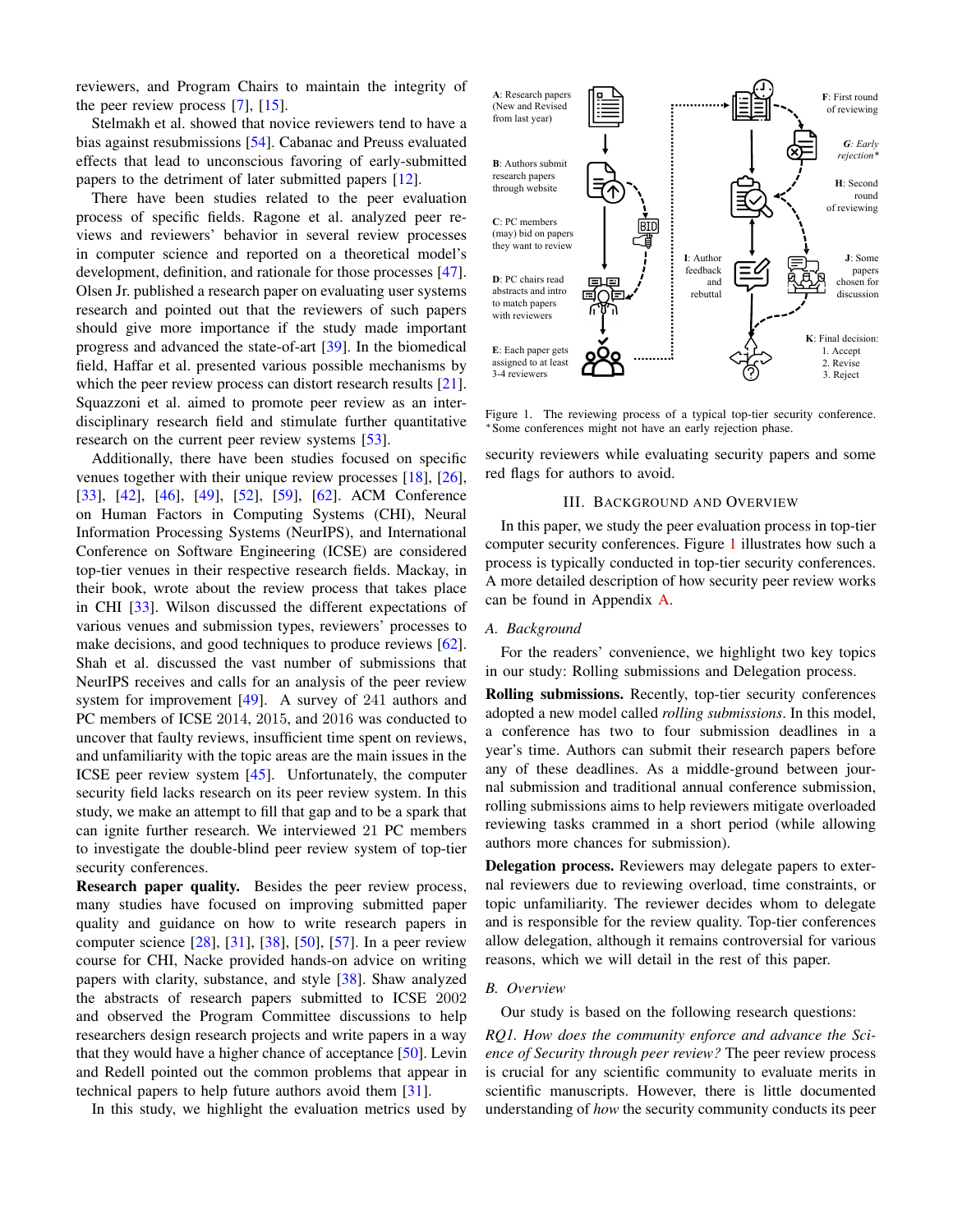review. We show the internals of the peer review process in security conferences from three perspectives: the criteria under which reviewers evaluate papers  $(\S \ V)$  $(\S \ V)$ , what responsibilities reviewers have  $(\S$  [VI\)](#page-6-0), and the characteristics of high-quality reviews  $(\S$  [VII\)](#page-7-1). Our answers will serve as the basis of RQ2 and will help the community, especially paper authors, understand metrics used for evaluating science and establish reasonable expectations for reviews.

*RQ2. What do experts think of the current security peer review process?* In recent years, top-tier security conferences adopted some significant changes to cope with new challenges (e.g., record-breaking numbers of submissions) and long-standing ones (e.g., low-quality reviews).

The perceptions of Program Chairs on such problems, along with the feedback from PC members, drive changes in the publishing processes of security conferences. Therefore, interviewing experts (both Program Chairs and PC members) from the computer security community will provide a holistic view and add more nuance to the current peer review of toptier security conferences. Moreover, this will help the Program Committee and security conference organizers identify areas of improvement in the security peer review process.

We present and analyze the experts' concerns with the current peer review system in § [VIII.](#page-7-0) Further, we focus on a critical change that all top-tier security conferences adopted, rolling submissions, in  $\S$  [IX.](#page-9-0) Finally, we discuss the experts' opinions on a controversial topic: delegated reviews, in  $\S$  [X.](#page-10-0)

#### IV. METHODOLOGY

We conducted 21 semi-structured interviews with PC members from top security conferences between November 14, 2019 and March 17, 2020. To obtain rigorous and exhaustive qualitative results, we conducted interviews until new themes stopped emerging [\[19\]](#page-13-29). Despite receiving an exemption from our Institutional Review Board (IRB), we followed policies and procedures designed for human research studies that are specific to our institution. We anonymized all personally identifiable information (PII) when transcribing interviews.

Participant recruitment. We first extracted all 585 PC members who had participated in top security conferences between 2015 and 2019. We then built a pool of 313 PC members who had served at least twice and randomly sampled 70 PC members from the pool. We sent invitation emails in small batches to not immediately exhaust our recruitment list<sup>[1](#page-3-0)</sup>. Our invitation emails contained details about the motivation behind our study, the interview procedure, ethical considerations, and potential benefits of the study. We sent consent forms detailing the study once our participants signed up for the interview. In total, we contacted 70 PC members and interviewed 21.

Data collection. Each interview lasted between 23 and 73 minutes, with an average interview length of 45 minutes. Apart from 8 initial interviewees, all other participants received two interview options: 25 minutes (short) or 60 minutes

<span id="page-3-0"></span><sup>1</sup>Inviting everyone on our recruitment list would unnecessarily inflate the number of conflicts of interest when we submitted this paper.

#### Table I

<span id="page-3-1"></span>PARTICIPANT DEMOGRAPHICS. WE DO NOT PROVIDE REVIEWING EXPERIENCE OF INDUSTRY PROFESSIONALS TO AVOID DEANONYMIZATION. (<sup>†</sup>NO SURVEY DATA FOR THIS PARTICIPANT)

| ID                   | <b>Current Role</b>          | Ever<br>been a<br>chair? | Estd.<br><b>Reviewing</b><br>Exp.<br>(Years) | <b>Self-reported Research Interests</b>                                                         |
|----------------------|------------------------------|--------------------------|----------------------------------------------|-------------------------------------------------------------------------------------------------|
| P <sub>01</sub>      | <b>Assistant Professor</b>   | No                       | $\overline{4}$                               | Security and Privacy                                                                            |
| $P_{02}$             | <b>Associate Professor</b>   | No<br>1                  | $\overline{4}$                               | Cryptography                                                                                    |
| $P\,03$ <sup>†</sup> | <b>Industry Professional</b> | No<br>ı<br>ı             | ä,                                           | I<br>Security, Distributed Systems                                                              |
| $P_{04}$             | Associate Professor          | Yes                      | $\overline{2}$                               | Hardware Security                                                                               |
| P <sub>0.5</sub>     | Associate Professor          | Yes                      | 3                                            | System Security, Hardware Security                                                              |
| $P_{06}$             | <b>Assistant Professor</b>   | Yes                      | $\overline{7}$                               | Security and Privacy, Machine Learning                                                          |
| $P_{07}$             | Associate Professor          | Yes                      | 6                                            | Security and Privacy, Internet<br>Measurement, Data Science                                     |
| $P_{08}$             | Professor                    | Yes                      | 11                                           | System Security, Malware Analysis, Web<br>Security, Social Network, Mobile<br>Security, Privacy |
| $P_{09}$             | Associate Professor          | No                       | $\overline{2}$                               | Cryptography, Provable Security,<br>Anonymity, Privacy Enhancing<br>Technology                  |
| P10                  | <b>Assistant Professor</b>   | Yes                      | $\overline{7}$                               | <b>System Security</b>                                                                          |
| P11                  | <b>Assistant Professor</b>   | No                       | $\overline{2}$                               | Cryptography, Cloud Computing                                                                   |
| P12                  | Professor                    | Yes                      | $\overline{4}$                               | Cybersecurity                                                                                   |
| P13                  | <b>Industry Professional</b> | No<br>ı<br>ı             |                                              | Malware, Cyber threats, Predictive<br>analytics, Risk, Privacy                                  |
| P14                  | <b>Assistant Professor</b>   | No                       | $\mathbf{1}$                                 | Data-driven Security, AI Security,<br>Fuzzing, Data Analytics                                   |
| P15                  | Associate Professor          | No                       | $\overline{4}$                               | Cryptography                                                                                    |
| P16                  | Associate Professor          | Yes                      | 9                                            | Computer Security, Theoretical and<br>Applied Cryptography, Human Factor<br><b>Issues</b>       |
| P17                  | Professor                    | Yes                      | 11                                           | Software Security, Network Security,<br>Privacy                                                 |
| P18<br>L             | Professor                    | Ï<br>No                  | 3                                            | Ī<br>Cryptography                                                                               |
| ı<br>P19             | <b>Associate Professor</b>   | I<br>Yes                 | 10                                           | System Security, Network Security                                                               |
| P20                  | Associate Professor          | Yes                      | 9                                            | Software Security, System Security,<br>Network Security, Social Sciences<br>Studies             |
| P21                  | Professor                    | Yes                      | 3                                            | Cybersecurity, Privacy, Network Security,<br>Mobile Computing                                   |

(regular). We began providing the short interview option when interviewees started sharing their concerns about the interview length. We saw more responses from PC members to our email invitations with explicit interview lengths. Overall, one interview was conducted in-person while the rest were over Zoom, Skype, or phone calls.

The primary researcher of this project conducted all the interviews in a semi-structured style with the option to skip or ask follow-up questions. The interviewer might skip a question if they felt that the interviewee had already answered that question. Our interview (see Appendix  $C$  for interview questions) covered three topics: interactions of PC members with the review system, evaluation metrics used by PC members to review security papers, and recommendations from PC members to write better security papers. Participants were free not to answer any questions. Before conducting interviews, we pre-tested interview questions with three pilot interviews (whose data is not included in our results) and updated the questionnaire accordingly. Besides the interview, our participants also completed a short demographic survey (details in Appendix [B\)](#page-15-2). Table [I](#page-3-1) provides demographic information of our participants, including current roles, estimated years of reviewing experience, and research interests. In total, we had 21 participants, where 9 participants had no prior chairing experience and 12 participants had chairing experience.

Data analysis. We analyzed the data using an iterative open-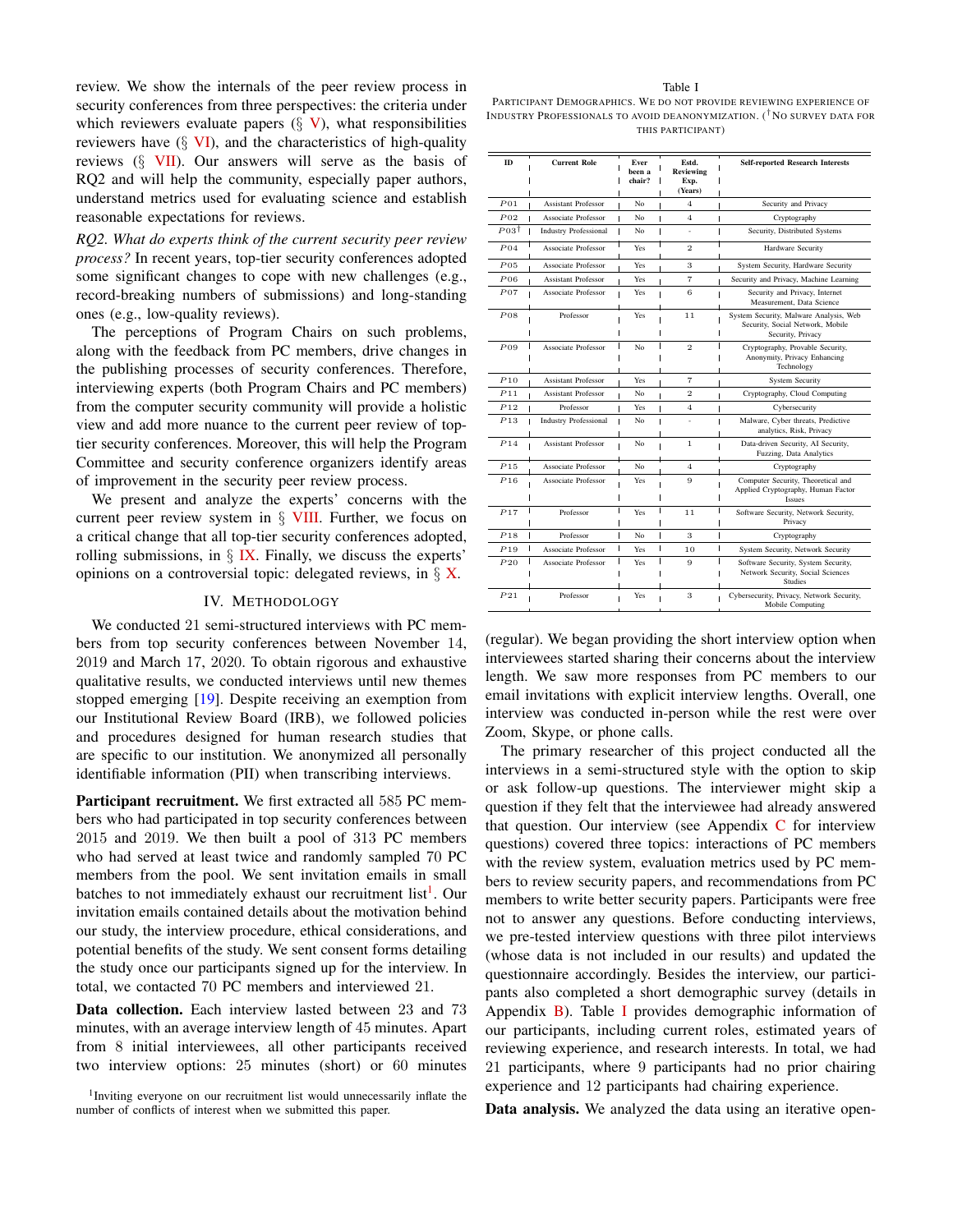coding process [\[55\]](#page-14-23). The primary coder crafted a codebook in MaxQDA (software for qualitative data analysis) [\[3\]](#page-13-30) and identified themes by coding the interview data. The secondary coder used this codebook to code all interviews, provided feedback on the codebook, and worked with the primary coder to adjust code definitions wherever required. After the coding process, we compared both coders' codes to determine intercoder reliability and calculated the Cohen's Kappa coefficient  $(\kappa < 0.7)$ . We believe that a large amount of disagreement was because of the varying answers to open-ended questions and varying interpretations of the codebook. The final codebook had 15 principal codes. Both coders re-coded the ten codes where they disagreed to increase the reliability score and achieve more conclusive results. After every five transcripts, both coders would compare their codes, calculate Cohen's Kappa, and refine the codebook. Ongoing inter-coder reliability score calculations helped to ensure that the coding process did not unintentionally drift, mainly because the two coders collaborated remotely (due to COVID-19). The Cohen's Kappa score for this study is 0.96, which is considered an almost perfect inter-coder reliability score [\[30\]](#page-13-31). We also decided to include manual sentiment analysis for questions where we asked the participants about their thoughts on different topics. The coders were instructed to weigh positive and negative sentiments and assign an overall sentiment to each response. We provide the complete codebook in Appendix [D.](#page-16-0)

#### V. EVALUATION METRICS

<span id="page-4-0"></span>To understand how reviewers evaluate the Science of Security through peer review, we studied the reviewers' evaluation metrics and their priority. Here, we present evaluation metrics and red flags that may negatively impact their decision on a paper. Interested readers may find reviewers' recommendations on writing high-quality security papers in Appendix [D.](#page-16-0)

# <span id="page-4-2"></span>*A. Common Evaluation Metrics*

During the interview, we asked our participants "What evaluation metrics do you use to evaluate security papers?" All participants answered this question. We created a list of all the evaluation metrics with their prevalence in Table [II.](#page-4-1)

We noticed that none of the evaluation metrics are common to all of our participants. After novelty, mentioned by 90.47% of all participants, the following common metric was only acknowledged by 42.85% of our participants. This observation aligns with our interviews, where P19 mentioned that:

*So, security is an area where there are not any kind of hardened established metrics for evaluating security itself.*

Next, we discuss metrics that were mentioned by more than 20% of participants. These metrics are sorted by their prevalence in descending order.

Is it novel? Here, our discussions are based on the participants who check for novelty (17), advancement of the state-of-the-art (7), and the research problem (7). Altogether, 19 participants mentioned any of these three evaluation criteria.

<span id="page-4-1"></span>Table II EVALUATION METRICS (WITH THEIR PREVALENCE) USED BY OUR PARTICIPANTS TO REVIEW PAPERS AT TOP-TIER SECURITY CONFERENCES.

| <b>Evaluation Metric</b>                                                               | Count          | Percentage |
|----------------------------------------------------------------------------------------|----------------|------------|
| Is it novel?                                                                           | 19             | 90.47      |
| Is it correct?                                                                         | 9              | 42.85      |
| Was the evaluation self-contained?                                                     | 7              | 33.33      |
| Is it well-written?                                                                    | 6              | 28.57      |
| Is the problem relevant to the audience and the<br>conference?                         | 4              | 19.05      |
| Is it practical?                                                                       | 3              | 14.28      |
| Is it reusable or has any utility for the<br>community?                                | 3              | 14.28      |
| Does it have a discussion around related work?                                         | 3              | 14.28      |
| Is it impactful?                                                                       | 3              | 14.28      |
| Whether contributions are valid and support the<br>claims made? (internal consistency) | $\overline{2}$ | 9.52       |
| Is the paper well-executed?                                                            | $\mathcal{D}$  | 9.52       |
| Is it inspiring future research?                                                       | 2              | 9.52       |
| Does the paper answer the research questions?                                          | 1              | 4.76       |
| To what extent are the questions answered?                                             | 1              | 4.76       |
| Whether the paper provides deeper and<br>generalizable insights?                       | 1              | 4.76       |
| What is the proposed methodology?                                                      | 1              | 4.76       |

We observed that our participants assessed a paper for novelty in various aspects, such as having a novel problem, solution, insight, method, technique, awareness, and comparison with the state-of-the-art, or just something surprising, making it a subjective metric. P19 and P08, supporting our observation, mentioned that the assessment of novelty is in some sense a judgment call. P19 continued:

*Novelty is definitely subjective. This is something where different reviewers will see different values out of a paper. Novelty is possibly multi-dimensional in itself in terms of, what are we learning from this, and what information from this is valuable?*

Fourteen of our participants reported checking for novelty when evaluating security papers from top-tier conferences. P01 does not expect the papers to be the *firsts* in their subarea, but the papers should provide a novel insight either by addressing a novel problem or by providing a novel solution to a known problem. P05, P06, P09, P10, P11, P14, and P21 emphasize the idea and research problem. P10 checks the relevance of the problem, then looks for novelty in the solution or key idea. P17 strives for novelty in terms of a new method, attack, or an introduction of something unknown. Additionally, P08 mentioned that they evaluate novelty in terms of the *interestingness* level of the paper. For P09, the paper should be exciting and must advance science.

Seven of our participants evaluated security papers for their comparisons with and advancements over previous work, and six of them also mentioned that they evaluate a paper for novelty, excluding P04. According to P04, frequently, papers ignore the state-of-the-art and only present their attacks or countermeasures. Evaluating a paper against the state-of-theart helps a reviewer understand if the authors show unbiased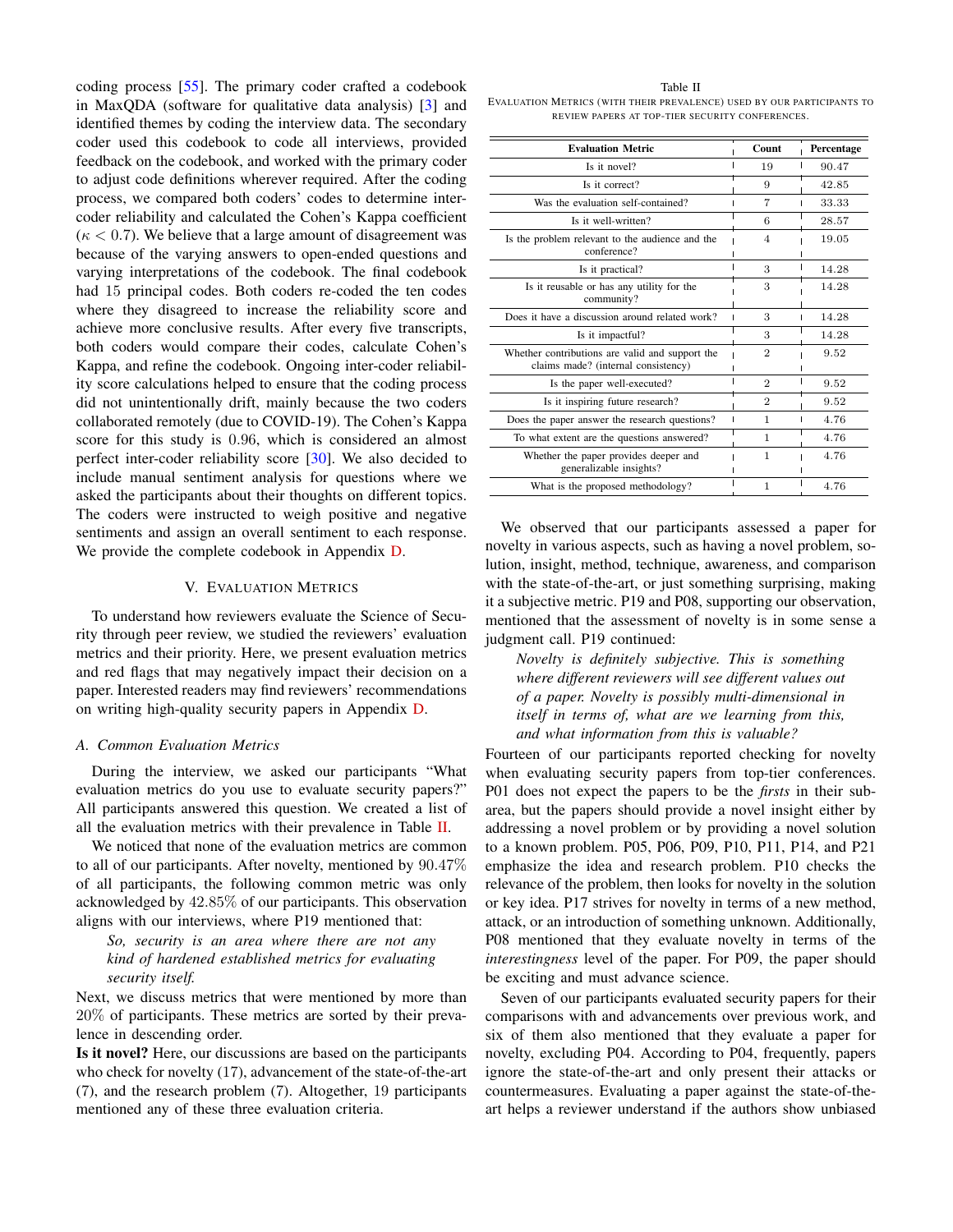views and benefits of their research work. P19 shared their approach in checking for novelty:

*What's the related work, who solves similar problems in the same or possibly different domains, have the authors talked about those other papers sufficiently? Is the nuance and difference between them of sufficient delta?*

Is it correct? Correctness was among the list of evaluation metrics for nine of our participants. P01 placed novelty and correctness at the top of their list to evaluate security papers. According to P01, P08, and P18, an incorrect paper is a weakness, and P08 said:

*If it is wrong then it does not really matter what else is in the paper.*

P03, P08, and P11 also mentioned that they evaluated security papers for technical soundness, correctness, and depth.

Was the evaluation self-contained? Seven of our participants, P05, P08, P10, P12, P13, P14, and P19, emphasized the evaluations presented in the paper. According to P05, a security paper should show that they have evaluated their work from all angles:

*From a performance point of view, from a security point of view, and you have to be self-contained. So, you have to use the evaluation to convince the reviewer to say that hey, this work is really complete and self-contained.*

P19 mentioned that papers should use right benchmarks to evaluate their work's performance and P10 believed that evaluations and analysis should support the conclusions drawn in the paper.

Is it well-written? Six of our participants, P02, P03, P11, P12, P16, and P21, considered writing of the paper as an evaluation metric. P02 reported that well-written papers are easier to be disseminated and understood. P21 requests authors to spend enough time on the writing and presentation of their papers. Moreover, P11 mentioned that a well-written paper ties everything together and added that:

*Something that is well-written, well-structured, has good flow, can prepare the reader for what is coming next, can help the reader ask the right questions or provide the answers. This is always very welcome.*

# <span id="page-5-0"></span>*B. Red Flags of Paper Rejection*

We asked our participants "What do you believe are some serious misfits or red flags in a security paper that can get it rejected?" Compared to evaluation metrics  $(\S V-A)$  $(\S V-A)$  where the total number of metrics is only 16, there are 52 different red flags mentioned by the participants, which are *much more diverse*.

As security conferences are competitive, P09 stated: *We know that the acceptance rate is so low (at these conferences) that sometimes there can be a tendency from the reviewer side to look for reasons to reject instead of reasons for accepting a paper.*

Specifically, P09 reported that when one looks for reasons to reject, they focus on the paper's execution and not the

Table III CONTENT-RELATED CRITICISMS FROM OUR PARTICIPANTS.

<span id="page-5-1"></span>

| Not novel or insignificant                      |               |  |
|-------------------------------------------------|---------------|--|
| reinventing a known problem                     |               |  |
| incremental papers                              | Not novel     |  |
| trivial advancement                             |               |  |
| resubmitting without making changes             |               |  |
| uninteresting papers                            | Insignificant |  |
| lacking real world applicability                |               |  |
| Mistakes in different sections of the paper     |               |  |
| misleading title                                | Title         |  |
| not clearly outlining contributions             |               |  |
| not pointing out conceptual ideas               | Introduction  |  |
| not explaining the methodology                  |               |  |
| mistakes in the methodology                     |               |  |
| mistakes in formulas/algorithms                 | Methodology   |  |
| technical mistakes                              |               |  |
| not mentioning the attack model                 |               |  |
| not doing or describing experiments thoroughly  |               |  |
| improper or insufficient or shoddy experiments  | Experiments   |  |
| lacking proper execution                        |               |  |
| picking the wrong benchmark                     |               |  |
| evaluating on suitable conditions               | Evaluation    |  |
| not comparing against competing solutions       |               |  |
| using the wrong dataset                         |               |  |
| incomprehensible results                        | Results       |  |
| not mentioning a takeaway message               |               |  |
| not mentioning or unclear limitations           |               |  |
| plagiarism                                      | Unethical     |  |
| lacking ethical considerations in human studies |               |  |
| Incompatible venue                              |               |  |
| out of scope for a security venue               | Wrong fit     |  |

content. They stated that it is easy to find reasons to reject a paper when it forgets to cite something, does not perform experiments that reviewers like, or does not have the writing of reviewers' choice.

As the acceptance rate of top security conferences is very low, most papers are rejected. Hence, P10 asks the reviewers to fight the instinct of *finding reasons to reject* and frame constructive and positive reviews. Also, the major/minor revision outcomes in the current reviewing model are pushing reviewers to write constructive reviews as the reviewers are now looking for improvements.

We grouped 52 different red flags mentioned by our participants in three main categories: content-related, argumentrelated, and writing-related. Content-related criticisms include the red flags mentioned by our participants about the objective information contained in different sections of the paper and the problem that the paper is attempting to solve, for example, selecting the wrong benchmark for evaluations (Table [III\)](#page-5-1). Argument-related criticisms include red flags concerning the authors' claims, such as contributions (Table [IV\)](#page-6-1). In Table  $V$ , we present writing-related criticisms, including mistakes in the writing and overall presentation of the paper.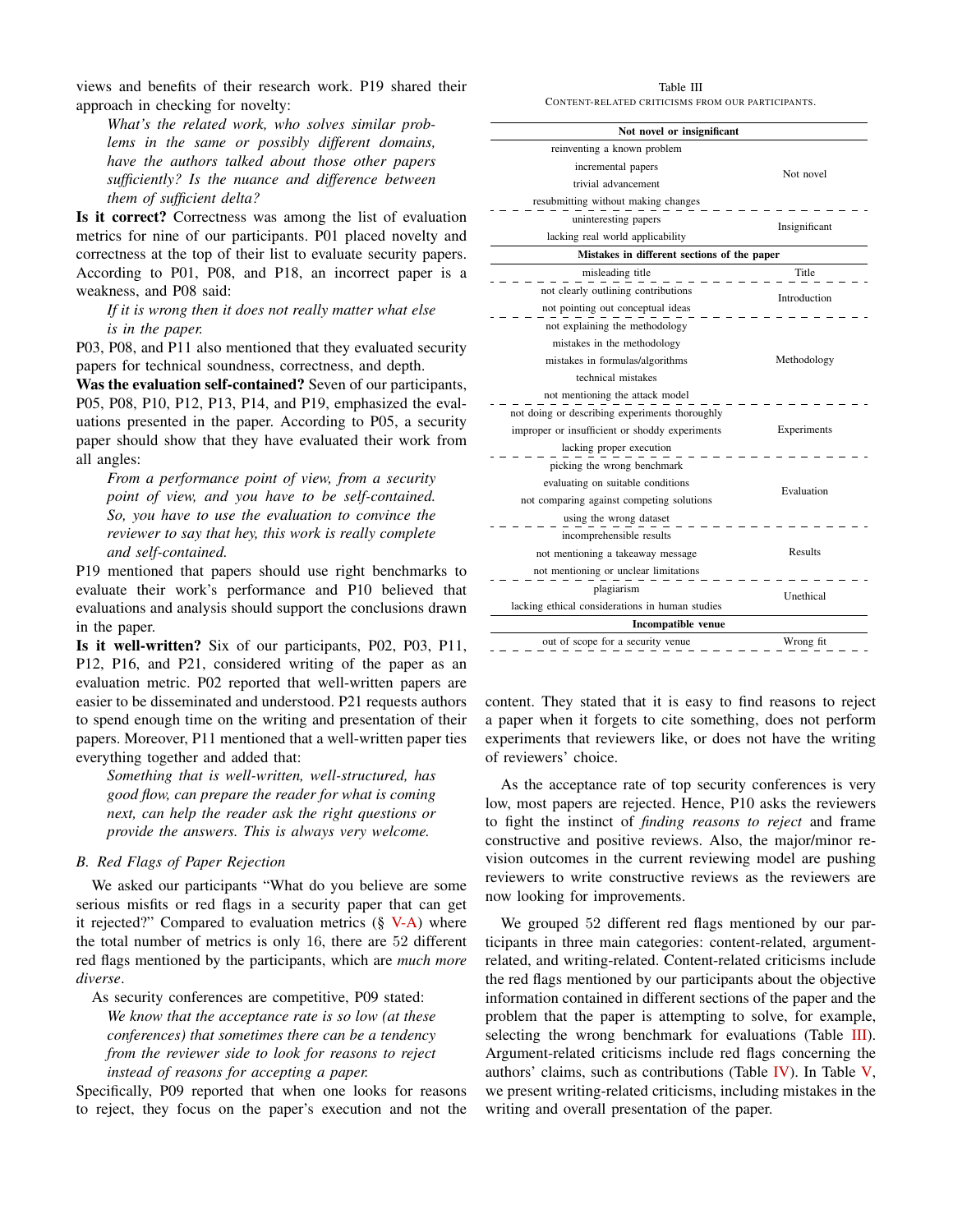Table IV ARGUMENT-RELATED CRITICISMS FROM OUR PARTICIPANTS.

<span id="page-6-1"></span>

| Poorly argued                                                                 |              |  |
|-------------------------------------------------------------------------------|--------------|--|
| over-claiming or incorrect claims                                             | Inaccurate   |  |
| incorrectly building the expectation                                          |              |  |
| not backing up the claims                                                     | Unsupported  |  |
| not linking results with claims                                               |              |  |
| not explaining or discussing the results                                      | Unexplained  |  |
| using raw data without explanation                                            |              |  |
| unnecessary obfuscation                                                       | Obfuscation  |  |
| hiding details of reproducibility                                             |              |  |
| <b>Relevance</b>                                                              |              |  |
| unclear problem statement or motivation                                       | Motivation   |  |
| not motivating certain choices                                                |              |  |
| non-thorough literature review                                                |              |  |
| not having a solid comparison with the<br>state-of-the-art                    | Related Work |  |
| not showing competency in the topic                                           |              |  |
| not being aware of the related work                                           |              |  |
| not treating literature fairly or not objective<br>comparison with literature |              |  |
|                                                                               |              |  |

Table V WRITING-RELATED CRITICISMS FROM OUR PARTICIPANTS.

<span id="page-6-2"></span>

| Poor writing                                  |                         |  |
|-----------------------------------------------|-------------------------|--|
| bad writing                                   |                         |  |
| incomprehensible writing                      |                         |  |
| rushing papers                                | Poor Writing            |  |
| ineffective communication                     |                         |  |
| writing inconsistencies with multiple authors |                         |  |
| having bad grammar                            | Poor English            |  |
| having bad or colloquial language             | Jargons                 |  |
| incomprehensible graphs, tables, figures      | Graphs, tables, figures |  |
|                                               |                         |  |

# *C. Evaluation Metrics Consistency*

Reviewers are not always assigned papers from their core area of research. In such cases, participants P01, P06, P07, and P16 would often provide their judgment to the best of their abilities in the form of high-level reviews as it is difficult for them to properly review the state-of-the-art in a short amount of time. However, P10 and P17 mentioned that if they receive a non-core paper to review, it would most certainly mean that the paper is not fit for the venue, and it was assigned because someone *had* to review it. Frequently, reviewers would reject such papers with the suggestion to submit to a different venue.

We asked 16 of our participants if their evaluation metrics stay consistent when evaluating security papers. Nine of them reported *trying* to be consistent with evaluation metrics for top-tier security papers, whereas six did not. Moreover, P03 reported that they try to be consistent such that each paper receives a fair review. Five participants reported that they lower their expectations, sometimes for novelty, when reviewing security papers from non-top-tier venues, but the correctness and other evaluation metrics they use stay consistent.

Furthermore, P04, P11, P14, P15, and P19 mentioned that

they change their evaluation metrics based on the type of paper. P15 wished to be consistent with their evaluation metrics, but they review papers from a broad spectrum, making it challenging to apply the same rubric for every paper. P11 added that every paper has its *own story to tell*, and factors, such as stress and emotion, take effect when reviewing a paper. Although P01 does not customize their evaluation metrics for top security venues, they mentioned that reviewers have to customize their evaluation metrics because security papers are unique, and established benchmarks do not exist.

#### VI. RESPONSIBILITIES OF PC

<span id="page-6-0"></span>Reviewers of security conferences evaluate the submitted papers in a peer review, double-blind fashion. Once accepted, these papers become part of the knowledge base that other researchers refer to while conducting their research. Hence, it becomes crucial to understand reviewers' responsibilities as they filter and accept papers to be published at security conferences. In this section, we report the primary responsibilities discussed by our participants. We also report findings specifically from chair participants and non-chair participants to highlight perspective differences, wherever possible.

Accept papers of quality. Nine of our participants, including five chairs and four non-chairs, ensured that the accepted papers are of quality. According to our non-chair participants, P01, P02, P03, and P11, a high-quality paper can have one or more characteristics: advancing the field, novelty, having a significant breakthrough, being well-written, or having some unseen technique. However, some of the characteristics of a high-quality paper mentioned by our chair participants, P05, P06, P08, P16, and P19, included: novelty, correctness, wellwritten, significant contributions, interest to the community, helpfulness to society, advancing the field, meeting the bar set by the conference, standing out in the area, having substantial evaluations, or having scientific implementation.

From our analysis, we observe that Program Chairs have a very fine-grained approach to evaluate papers for high quality. Provide constructive feedback. Six of our chair participants considered providing constructive feedback to authors as one of their primary responsibilities, whereas only two of our nonchair participants mentioned this. Our participants believed that reviewers must show how a paper can be improved and explaining this concept, P17 stated:

*What kind of extra experiments are needed, where some of the numbers need additional support, or where the explanation could be improved, or even simple things like typos or whether the paper structure needs to be changed.*

P10 also believed that constructive feedback could be extremely helpful to the authors at any stage and said:

*...helping the authors with feedback to improve their papers in the best possible way. Be it for the final version, for the next iteration, for the revision of the paper, and so on.*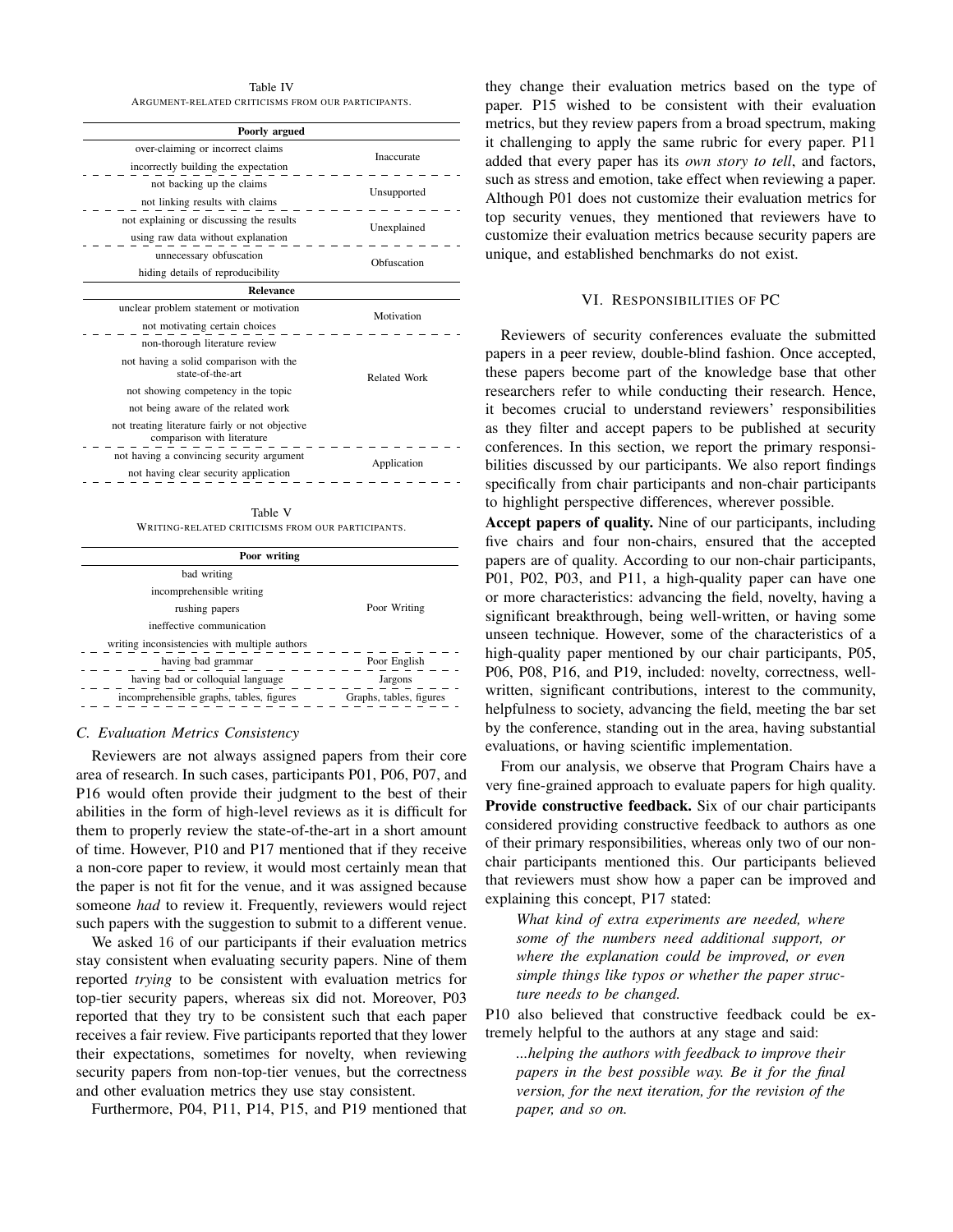Moreover, P04, P19, and P20 shared that reviewers often forget to provide valuable, constructive feedback, especially those who are new to the reviewing process.

Evaluate correctness, novelty, and validity. Among the responsibilities of PC, nine participants mentioned that the correctness of security papers is critical to evaluate. P12 stated that their responsibility as a reviewer also includes validating the correctness of the paper's approach. Our chair participants, P04 and P07, considered checking for validity as one of their primary responsibilities. P07 stated that they evaluate the validity of papers by checking if the claims made in the paper follow the evidence shown.

Eight participants mentioned checking for novelty in security papers. P20 defines novelty as:

*Traditionally speaking, something that has not been published in a peer-reviewed setting such as a journal or a conference.*

Review and advocate papers fairly. Two of our non-chair participants, P11 and P13, considered fair assessment of the security papers as one of their primary responsibilities as reviewers. Another non-chair participant, P15, believed that reviewers should also be fair in their representation and advocation of papers during the discussion phase after the reviewing phase. None of our chair participants reported fair assessment as their responsibility.

Help shape the best program. Only our chair participants, P06, P10, and P17, firmly believed that the responsibility of reviewers does not end at inserting their reviews in the system, but they should also support Program Chairs in assembling the program by formulating recommendations and coming up with a set of papers that can be presented at the conference.

# <span id="page-7-1"></span>VII. CHARACTERISTICS OF HIGH-QUALITY REVIEWS

Reviews are crucial for the peer review process as they are the only interface where reviewers present their assessment and suggestions of a submission. In our study, we observed the following review characteristics acknowledged by reviewers. Providing constructive and actionable feedback. Twenty participants mentioned that a good review should provide constructive and actionable feedback. P02 reported that it is important to have a review that suggests improvements, inspires other ideas, or even offers different points of view on the results. They added:

*What I would not like to have is only an opinion that says, I don't think this is an interesting result or technique. I think that is the most useless one.*

Moreover, P18 mentioned that a constructive review can help improve even the bad papers for their next submission.

Being detailed and informative. Twelve participants stated that a good review should be detailed with explanations and informative to not just the authors but to the entire PC. P09 mentioned that based on a review other PC members should be able to provide their opinions on the paper. Participant P01 compared review writing with paper writing and said:

*I feel that writing a review is just like writing a paper. In that, you establish a position, you make* *some claims regarding that position, and then you provide evidence to support that position. If any of these things are missing, it is not a good review or a good paper.*

Being comprehensive and well-structured. P10 stated that a good review should evaluate a paper against *all* dimensions the problem, the idea, the contribution, the impact, the execution, the evaluation, and the comparison against prior work.

P20 provided a guide to write well-structured reviews: First, the review should demonstrate that the reviewer understood the paper and summarize the decision. Then, the review should list the strengths and weaknesses of the paper along with necessary pieces of evidence. The review should have a thorough explanation for each comment and provide suggestions on how to fix issues. Finally, the review should end with comments on the language and typographical issues of the paper.

Being clear and carefully written. Six participants considered that a good review should be clearly written. A review should not be riddled with incorrect statements and typographical errors. A review is a report that should be selfcontained and understandable to the readers.

P11 reported that they re-read their reviews after they are drafted to ensure that they do not come across incorrectly. P16 mentioned that they spellcheck and proofread their reviews to ensure that they do not sound "grumpy." P15 stated that even if they are going to reject a paper, they will try to be as humble as possible and make constructive comments.

P18 and P20, our chair participants, shared a tip for writing positive and constructive reviews: Stay in a good mood. P20 added that reviewers should show empathy in reviews and imagine that they are reading reviews to someone in person.

Being objective. Nine participants stated that objectivity is essential with review writing. Participants P06 and P13 mentioned that the reviews should *avoid* subjective remarks such as "*I do not think you are advancing the field or this application is not relevant*" and "*I do not like the results*."

Including a paper summary. Eight participants believed that having a summary statement is crucial to portray the understanding of the paper. P04, P07, P15, P19, and P20 consider that the paper summary helps other reviewers in the discussion phase and the authors when they see that reviewers have understood their paper. P15 further added:

*... and some people do not really do that well (write a summary statement about the paper), and I think*

*it affects the quality of the review.*

Being anonymous. P08 and P17, our chair participants, take certain precautions to not de-anonymize themselves because they believe that if one always writes their review in the same style, it is easier to identify them. To maintain anonymity, P08 refrains from suggesting authors to include citations to their work, and P17 varies their review writing style.

#### <span id="page-7-0"></span>VIII. SYSTEMIC ISSUES WITH THE REVIEW PROCESS

As reviewers regularly interact with the review system, they may have complaints or expectations about it, which can highlight to conference organizers specific issues that need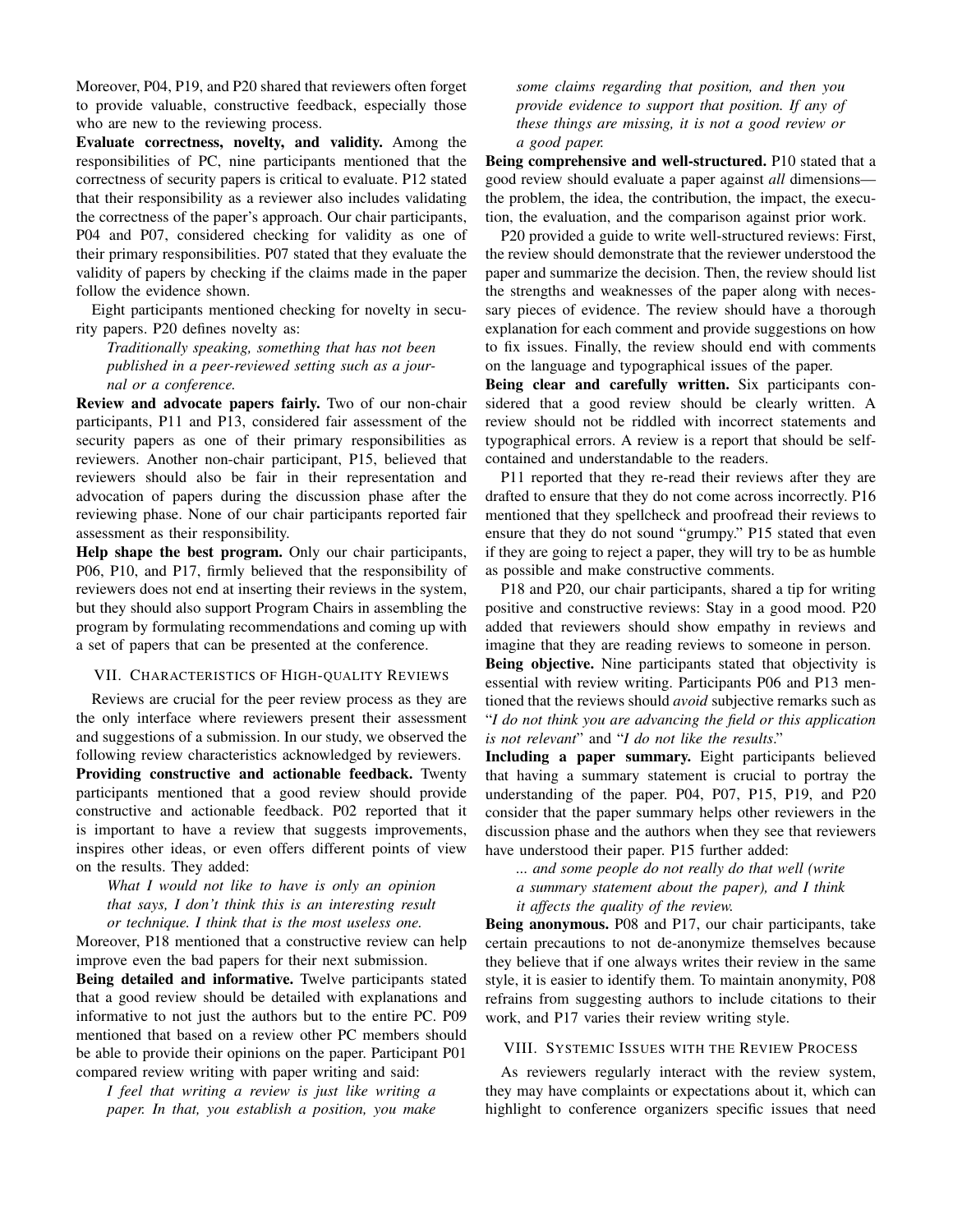attention. In this section, we report our participants' opinions on the current state of the review process.

Randomness. Participants P02, P06, P07, P09, P11, and P20 complained about the randomness in reviews for papers that reviewers do not unanimously accept or reject. For papers in the gray area, reviewers' decisions are subjective and seemingly random. Randomness exists in the review system because PC members may draw very different conclusions on the same paper. P07 mentioned that randomness is the result of priorities set by reviewers and added:

*My main concern is you would not be able to use papers that are accepted in selective conferences the same way you have been using them in the past to signal quality and academic excellence.*

P11 mentioned that authors might be motivated to *game the system* because of randomness in reviews, even at top-tier conferences. Authors can keep submitting until they get lucky with reviews such that their paper gets accepted. P07 reported that there is a considerable amount of randomness in who gets to review, what they think, how the discussion goes, or who is advocating the paper. P07 added that reviewers could not be angry at authors who try to game the system until the review system is sufficiently deterministic. They further commented:

*If we can be more accurate in our reviews, then yeah, it (gaming the system) is a horrible thing to do. But, we are not; it works. And so, somebody whose job depends on getting these papers in, why would you blame them for doing something that works.*

Usefulness of reviewing history. Chair participants P06 and P17 find it useful to carry over reviews to other conferences. P06 believed that reviewing history can serve two purposes: (a) reviewers can hold authors accountable when they do not make any changes to their papers during re-submission, and (b) reviewers can identify if previous reviews were unfair. According to P17, reviewing history ensures that the same reviews are not repeated because most top-tier security conferences have an acceptance rate of about 20%. If 80% of papers are getting rejected and re-submitted to somewhere else (without improvements), reviewers' reviewing effort is lost.

Re-submission with unfair reviews is acceptable. P01, a non-chair participant, had different views on reviewing history and reported that they do not like conferences asking for prior reviews. Sometimes reviews are of bad quality and without any constructive feedback or with incorrect criticisms. Criticizing prior reviews is difficult for authors as it would "send a negative connotation to reviewers." Authors may mention that prior reviews were constructive, but when new reviewers find out that the authors did not make any changes to their resubmission, the reviewers would feel that the authors did not meaningfully address prior criticisms. This is a dilemma for authors, and P01 believed that in such scenarios, re-submission without providing prior reviews is the only option.

P06, P11, and P15 also mentioned that re-submission of papers without changes is acceptable as long as the authors

justify that they received wrong, unactionable feedback or their paper was judged unfairly.

Need for accountability. Participants P10 and P11 reported that the current reviewing system lacks accountability of reviews and some reviews are opinionated or incorrect. According to P11, regardless of the review being good or negative, the reviewer must be responsible for their review, and an ideal solution is open reviews. P17 suggested having open reviews to increase reviewers' responsibility to write good reviews.

Huge reviewing load due to being on multiple PCs. Four of our participants, P04, P11, P12, and P19, mentioned that reviewing load drastically increases if a reviewer serves on multiple PCs. P12 explained that when a reviewer reviews too many papers, they can not put enough effort into understanding everything, which is why review quality may vary a lot from person to person. They added that everyone has a capacity and suggested that top-tier conferences should limit the number of papers a reviewer reviews in a year.

Scalability challenges with rolling submissions. P10, a chair participant, said that there is still much redundancy with rolling submissions because many papers that get rejected from one conference get reviewed *verbatim* by other PC members at other venues. Re-submitted papers increase reviewers' workload and pose huge scalability problems to conferences.

Need for a balanced PC. P12 mentioned that sometimes there is a lack of suitable matches for papers within a PC and added that reviewers should not review papers that are outside their areas of expertise. P03 wished to have more qualified reviewers for intelligible feedback.

On the contrary, another chair participant, P17 believed: *There is also a time when a paper is not a good fit for the conference because if there is no PC member to review this paper in a meaningful way, then this probably is not the right audience for this type of paper.*

Such papers are typically not in the core focus of Call for Papers and hence, out of scope for the program attendees.

Need more objectivity from reviewers. Participant P10 mentioned that the security community is impact- and hypeoriented, and the reviewers favor such papers. P12 stated that some reviewers have technical and research biases, which usually reflect when reviewing new ideas. P20 mentioned that the security community has reviewers with philosophical biases against certain areas of research and added:

*I think it's very hard to divorce a reviewing system if the community is not huge and everyone knows each other, even if it's double-blind. I mean, it's difficult to fix social problems with cabals that are accepting each other's papers.*

P12 mentioned that *favoritism* is the most common problem in security conferences. P17 acknowledged that both doubleblindness and peer review have problems and added:

*It might not always be really objective. There are of course humans involved so, they could also give*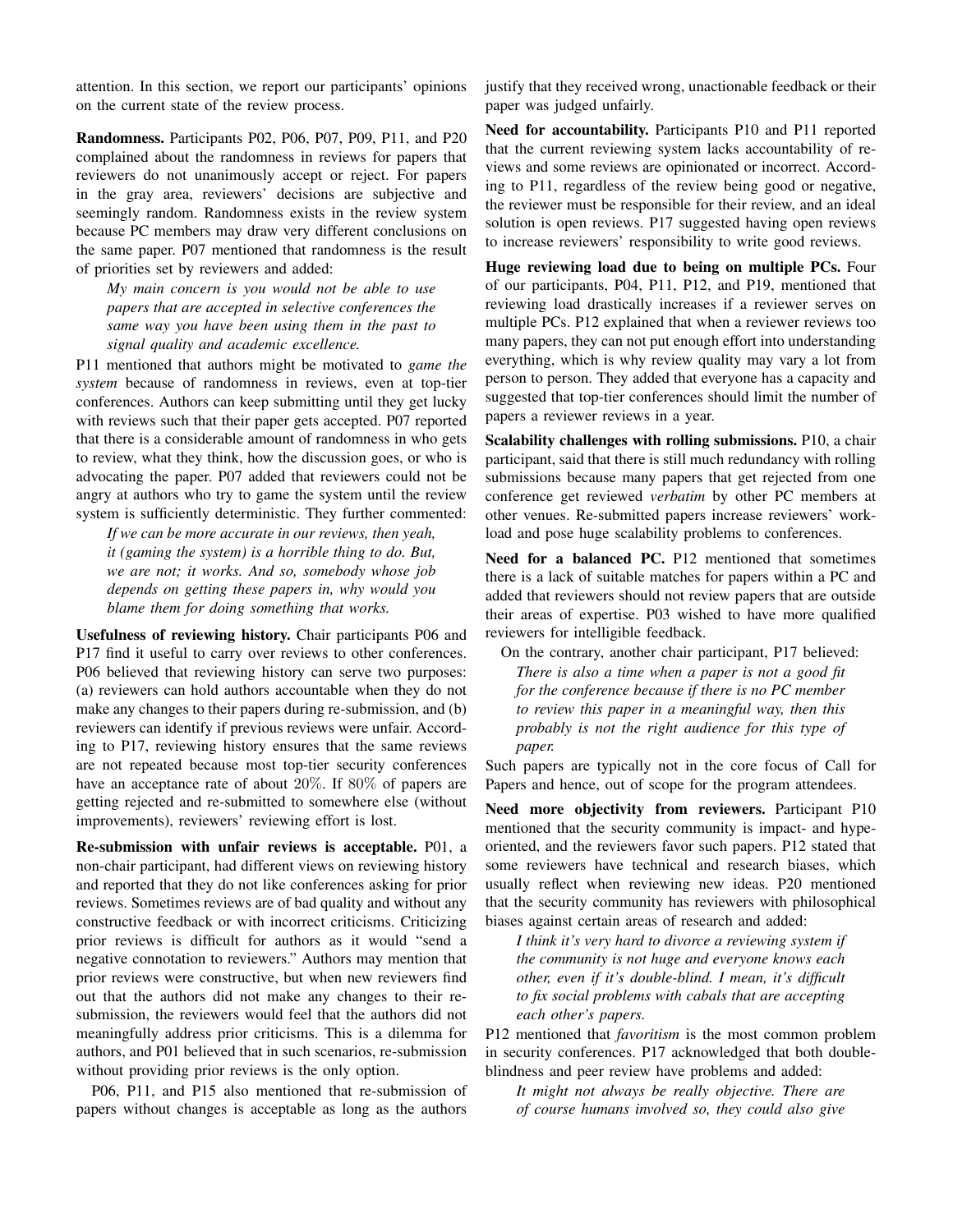*sometimes wrong decisions, but I haven't seen any proposal on how to improve the process significantly.*

A shift in PC discussions. PC discussions are an essential part of the peer review in security conferences and can considerably impact a paper's outcome. Although our questionnaire did not cover the topic of PC discussions, eight participants shared their concerns and opinions.

PC discussions are more important than review writing for P06. Additionally, P20 mentioned that borderline papers are challenging to be reviewed in isolation such that outcomes vary among reviewers. Hence, articulating one's case and advocating for or against the paper is critical for the selection process. Frequently, a strong champion or detractor can make or break a paper. P05 shared that if junior PC members are intimidated by seniors, they might not speak freely or fight against them. Such an issue defeats the purpose of PC discussions—to decide the outcome collectively.

P10 stated that with major/minor revision outcomes in the revised model, reviewers could avoid prioritizing one dimension over the other and communicate the improvements in each dimension to the authors. However, P13 mentioned that reviewers are much less invested in online discussions. In the previous model with physical meetings, a reviewer would go through other reviews to judge their review, see if they missed something, and afterward discuss the paper in front of other PC members. P17 reported that reviewers are confined to the assigned papers in the online discussions and do not have a broad overview of other submitted papers. They appreciated the active discussions around submitted papers and the bar on expectations in the previous model. P17 added that PC discussions help bring new faculty into the reviewing community by discussing the reviewing structure and their responsibilities.

Negative sentiments. When asked about the current state of the review system in security conferences, thirteen of our participants shared negative sentiment, including five nonchair participants (P03, P11, P13, P15, P18) and eight chair participants (P05, P06, P07, P10, P12, P16, P17, P20). When P12 was asked about the review system, they said:

*The review system that we have currently is broken, and it is not systematic in the way that papers are reviewed.*

P20 mentioned some issues in the review system and said: *It is a flawed system, but like democracy, we do not have a better system to replace it.*

Positive sentiments. Only four participants, P08, P09, P14, and P21, thought positively of the current review system. P08 stated that even though security is growing as a community and there are more submissions, reviewers are still spending much of their time writing great, extensive, and meaningful reviews. P21 appreciated that reviewers provided constructive feedback, even for papers they did not like. P09 expressed their happiness for attempts made by our community in trying to innovate itself and moving to a rolling submission system.

They added that the community is learning how to use it better, but as researchers, we should be willing to experiment a little.

#### IX. ROLLING SUBMISSIONS

<span id="page-9-0"></span>We asked our participants about their experiences with this new shift to multiple rolling deadlines. Here, we share our participants' opinions on rolling submissions from authors' and reviewers' perspectives except from two participants (P03, P12) who did not experience rolling submissions.

Blessing to authors. Ten participants considered rolling submissions good for authors, including four non-chair participants (P01, P02, P11, P18) and six chair participants (P04, P07, P08, P10, P16, P17). P01, P04, P07, P10, P16, and P17 reported that authors have more flexibility in what they want to submit, when, and where with rolling submissions. P10's research group's submission quality has improved as they have no pressure to submit papers on a given deadline. P16 strongly believed that the previous system of the single deadline was the least good from the authors' perspective.

However, P02, P04, P17, and P21 recognized that multiple deadlines can allow for procrastination and authors can get more relaxed. P17 and P21 added that authors could miss several deadlines because of postponing their submissions.

Negative sentiments from reviewers' perspective. Participants P07, P14, P17, P18, P19, and P20 reported that workload distribution has increased with rolling submissions. They felt an increase in workload even though the number of papers to review per day remained the same because with rolling deadlines review turnaround times have been reduced, and our participants find it difficult to manage.

Non-chair participant P15 reported that they accepted papers with more confidence having a longer time to review and believed that putting the committee under time pressure would eventually decrease review quality. P07, a chair participant, mentioned that it has become difficult to write satisfactory reviews with more papers and less time to commit.

P01, P08, P09, P10, P13, P17, P18, and P19 complained that they keep getting papers to review. P01, P08, and P10 also mentioned how strenuous it must have been to be on the PC when Oakland had monthly deadlines (2018–2020).

Participants P04, P18, and P19 expected that reviewers could get exhausted with rolling deadlines and P18 believed that self-motivation was essential to be on the PC. P04 added that it could be challenging for Program Chairs to keep the reviewers engaged throughout the review process. Exhaustion may also affect the review quality, and there is a high chance that experts do not participate if the workload is too heavy, resulting in gaps in expertise.

P09 complained that the rolling deadlines model forgets how significant the paper is and only focuses on how ready the paper is for publication. P09 is worried that later submission rounds might receive a positive boost because they might have accepted fewer papers in earlier rounds.

Overall, according to P07, it has been a growing pain in switching from single shot to rolling submissions. They stated: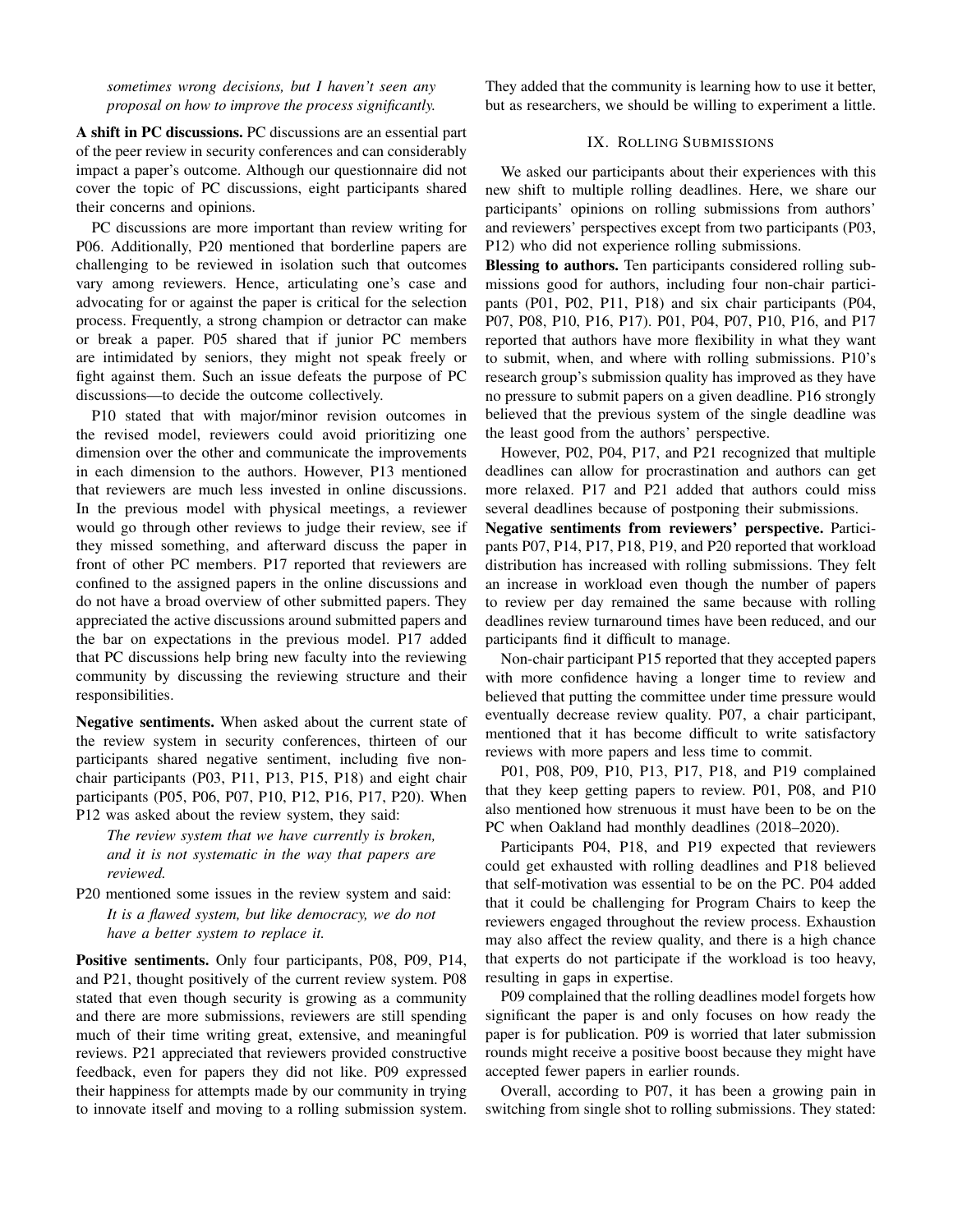*Just getting used to the details of how do you assign PC members? How do you return reviews and talk? How do you motivate authors to submit to any of them as opposed to the last deadline? Once everybody has figured it out, it is not a hard problem.*

Positive sentiments from reviewers' perspective. Non-chair participants P01 and P02 mentioned that they could review papers more fairly as they would not exactly know what they compete against. Five participants believed that their review quality increased because of workload distribution throughout the year, and they could focus more on the details of the paper.

According to our participants (P01, P10, P17, P19, and P20), a benefit of having rolling submissions is the possibility of dialogue with the authors and conveying reviewer expectations to revise the paper instead of having the vicious cycle of rejection and resubmission. According to P10, the revised model with major/minor revision is pushing reviewers to write more constructive reviews and added:

*This revised model is pushing more people to write reviews where you (reviewers) are by construction more constructive and positive towards papers because they're fighting perhaps the common instinct to find reasons to reject.*

To add to this, P20 and P10 mentioned that overall paper quality also increases because now reviewers can ask for improvements when they see *potential* in a paper.

# X. REVIEW DELEGATION

<span id="page-10-0"></span>Reviewers may delegate their reviews to Ph.D. students, postdocs, and other external experts. With the increase in delegation and the opaqueness of the process, delegation has become one of the most controversial topics in the community.

In our study, all nine non-chair participants and nine out of twelve chair participants mentioned that they have participated in delegation in some form. In this section, we will unveil the delegation process and present the reviewers' opinions on delegation.

# *A. Delegation Process*

The purpose of delegation. The participants mentioned two following purposes:

- Training students. Seven participants believed that delegating reviews is essential for students' personal development. Participants P01, P06, P18, and P19, delegate reviews even to younger Ph.D. students because they believe students should learn how to review early on. P18 stated that if students read other papers, they focus on the results and techniques and wonder how to use them in their research. However, if they have to write a paper review, they might "*focus much more on using different ways to make that paper more understandable*."
- Leveraging external expertise. Participants P04, P09, P10, P13, P16, P18, and P20 stated that they seek external help in case of low confidence. P04, P13, and P20 consult with external reviewers after getting permission from the chair or only if they were allowed to assign

external reviewers from within the reviewing system. P10 mentioned that reviewers need to be accountable for their reviews. They added that full delegation would be a great idea only when the reviewers know an expert in that area and Program Chairs can open a slot for additional review.

Notably, although participants delegate reviews to external reviewers, they object to complete delegation. P12 reported that top conferences have papers with controversial and novel ideas, so reviewers should "*never opt for complete delegation*." Selection of the delegatee. Ten participants mentioned that they select the delegates based on their expertise on the subject matter. P14, P16, P18, and P21 mentioned that they only delegate to senior Ph.D. students as they have higher confidence in reviewing papers. Three participants described their approach in deciding whom to delegate. P12 would read the paper first, beginning to end, and then decide whom they would want to delegate. P09 would delegate to other members in their group, Ph.D. students, post-doctoral researchers who are *"very willing"* to do the reviews. P07 would show their students paper titles and abstracts and ask them to pick the papers they would like to review.

Handling the delegation process. Ten participants stated that they do not submit their delegated reviews without supervision. P02 and P09 reported that PC members should try and understand the paper, because, as reviewers, they have to understand how that paper relates to other submitted papers and the stateof-the-art. There is a chance that not many people are active in PC discussions if a paper only receives delegated reviews. When P19 assigns papers to their students, they also explain confidentiality and other reviewing-related concepts.

Other participants delegating reviews to students wrote reviews in parallel. They gave their students an earlier deadline and discussed with them paper strengths and weaknesses. They provided their feedback on students' reviews. P19 mentioned they would anonymize other reviewers' reviews and send them to the students to explore different perspectives.

#### *B. Opinions on Delegation*

Negative sentiments. While seven out of twelve chair participants (P04, P08, P10, P12, P16, P17, P20) showed negative sentiment on review delegation, only two of our non-chair participants (P13, P14) shared the same sentiment.

P20 stated that delegation is *abused a lot* within the security community and is considered a *tradition*. Senior members may not agree to be on the PC if they could not delegate. Such pushback from senior members can hurt the program, especially when the Program Chairs are trying to balance the PC with a range of seniority. Program Chairs may not receive reviews on time if they forbid delegation. P20 mentioned that Program Chairs could decide not to invite reviewers when they ignore the rules and concluded with:

*But in practice, it doesn't really hurt people as black lists are kind of ad hoc and irregularly enforced.*

P04 and P17 strongly believe that PC members are invited to the committee for their expertise and not somebody else's. P17, P08, and P20 mentioned that PC members need to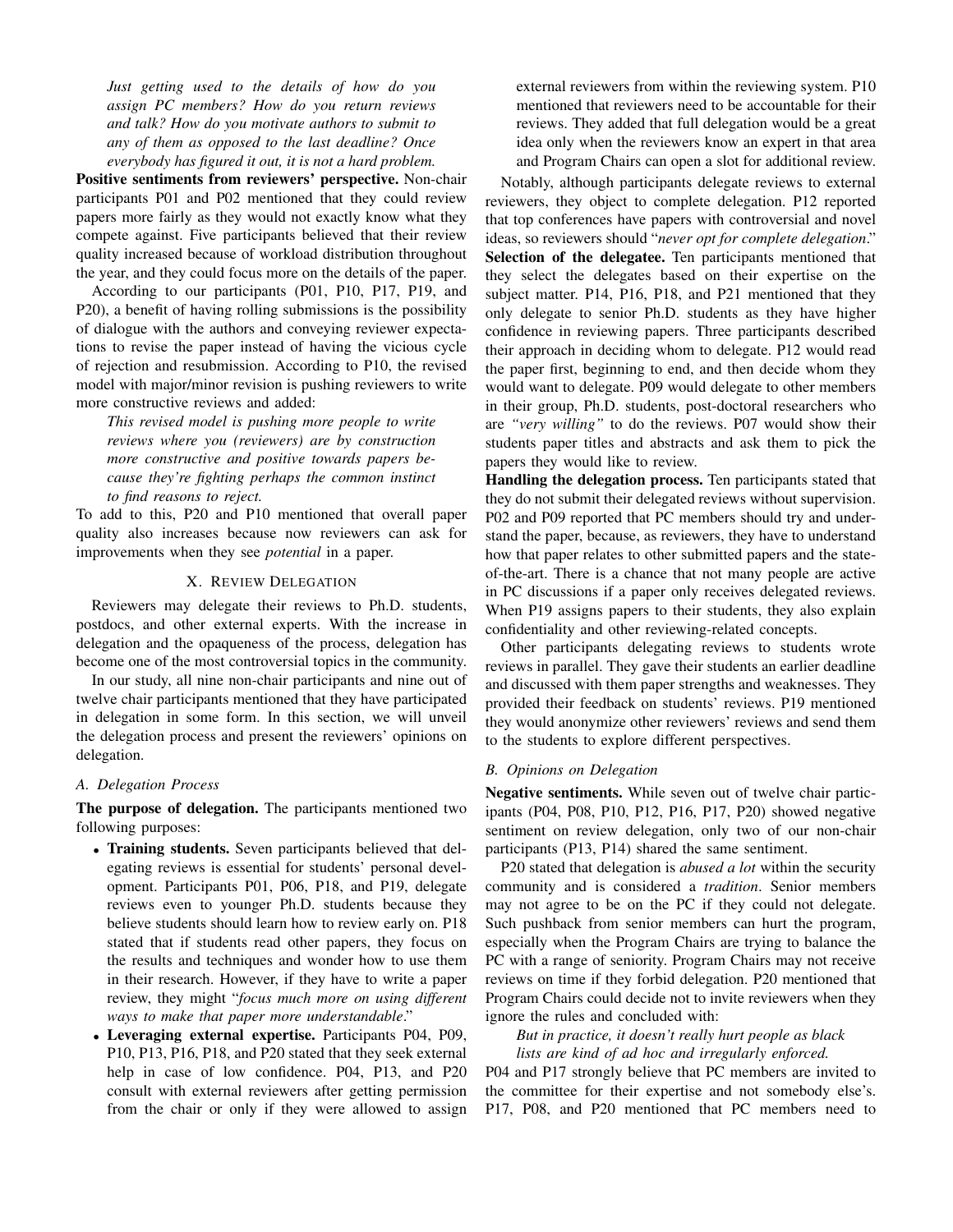offer valuable comments on the papers during online PC discussions. If any reviewer had not read the paper or had not written their review, they would not be adding anything constructive toward making a value judgment for the paper. P20 continued and added that PC members should write reviews on their own to ensure quality and their reputation.

P12 and P13 do not like when PC members, especially senior reviewers, completely delegate to students who are not experts in the papers' topic area. According to P12:

*It will be unfair for the authors, and it will be unfair for the students because they will not learn how to evaluate. So, it is not good for either.*

P16 and P18 reported that the community is tired of PC members who delegate everything to students and postdocs and still get rewarded for being on the PC. P18 believed that it is terrible when reviewers outsource the reviews and add PC memberships to their CV.

Positive sentiments. While seven out of nine non-chair participants (P01, P02, P03, P09, P11, P15, P18) shared positive sentiments, only four out of twelve chair participants (P06, P07, P19, P21) shared the same sentiment. P15 reported that reviews should be delegated to experts to ensure highquality. They added that PC members should participate in the delegation process to increase the review quality and not as an excuse to do no work. They continued advocating delegation:

*We (reviewers) try to be as expert as we can and cover as many areas as we can, but we cannot be an expert for everything that lands on our desks.*

P06, P19, and P21 reported that delegation is essential for the education and training of future reviewers. If students do not have reviewing experience before being on a PC, they would not know what to do and may affect the entire system. P06 also believed that students should know how the review process works, how experienced reviewers write their reviews, and how reviewers interact during PC discussions.

#### XI. RECOMMENDATIONS

In this study, 21 security reviewers shared their insights and concerns regarding the current reviewing system of toptier security conferences and described a number of concrete suggestions which are presented in Table [VI.](#page-17-0) In this section, we discuss several recommendations—inspired by our participants' suggestions, but further expanded based on our own deliberations and analyses of different options—to the security community. These recommendations should not be taken as mandates, but rather as starting points for deeper discussions within the security community.

Focus on review quality when mentoring novice reviewers. Our participants suggested expanding the Program Committee for various reasons: overwhelmingly increased reviewing load (P01, P07, P21), discouraging delegation (P02), and balancing expertise between reviewing cycles (P11). Moreover, seven of our participants delegate reviews to students for training purposes and P19 provides anonymized reviews from other reviewers to students to explore different perspectives  $(\S X)$  $(\S X)$ . Notably, reviewers might introduce bias when teaching students to review from their experience and not universally accepted best practices.

IEEE S&P organizes student/shadow PC intending to educate Ph.D. students and post-docs about the reviewing process. Although the 2017 IEEE S&P report suggests that students were more negative than seniors, they do not evaluate students' performance in terms of their review quality, perhaps the most critical metric for success of the conference peer review process [\[41\]](#page-14-24). Proceedings on Privacy Enhancing Technologies (PoPETs) provides opportunities for recent graduates and senior Ph.D. to contribute as external reviewers [\[1\]](#page-13-32). They believe direct participation in the review process is the most effective way to train novice reviewers.

To address the problem of reviewing overload with a scarcity of qualified reviewers (P08), we recommend that conferences recruit reviewers through a vetting process inspired by the shadow/student PC processes [\[17\]](#page-13-33), [\[24\]](#page-13-34), [\[44\]](#page-14-25). Early career reviewers may start as Probationary PC members, with senior PC members (e.g., as part of a Reviewer Mentorship Committee) mentoring them through the peer review process and evaluating the quality of their reviews. After a satisfactory performance as a probationary member, reviewers may become full PC members.

Assist reviewers in performing timely reviews. Authors expect constructive, actionable, detailed, and timely feedback from their reviewers. However, we observed that reviewers could not start reviewing early on because of various commitments (e.g. *P02: But, let's say I don't postpone everything to the end...* and *P17: Of course, I want to review early but quite often I did not*). P09 suggested that reviewers could decline conference invitations to reduce workload but younger faculty are ambitious and accept all invitations because of the pressure of building their CV while in tenure-track positions.

To assist security reviewers with timely reviews such that they do not have to engage in last minute delegation or provide last minute high-level reviews, we make certain recommendations. First, to ensure adequate resources of individual reviewers, Program Chairs can request that reviewers limit the number of PCs that they serve on concurrently (P12) in addition to ensuring that the reviewers do not have scheduling conflicts and are well aware of the format before accepting the invitation. Second, to avoid overwhelming the reviewer, conferences can assign papers in more batches with a shorter turnaround time (e.g., through more reviewing rounds)<sup>[2](#page-11-0)</sup>. Third, to help individual PC members *start* their reviews, Program Chairs can ask reviewers to submit paper *summaries* early, ensuring that reviewers do not postpone starting to read the paper until the last minute. Lastly, P08 stated that the frustration of last-minute, late, and bad reviews could be solved by leveraging more automation in managing the reviewing process (e.g., better and automated paper-reviewer matching, timely and automated reminders to submit reviews on time).

<span id="page-11-0"></span><sup>&</sup>lt;sup>2</sup>Additional rounds may also mitigate problems caused with reviewers not returning reviews during early rounds of reviewing.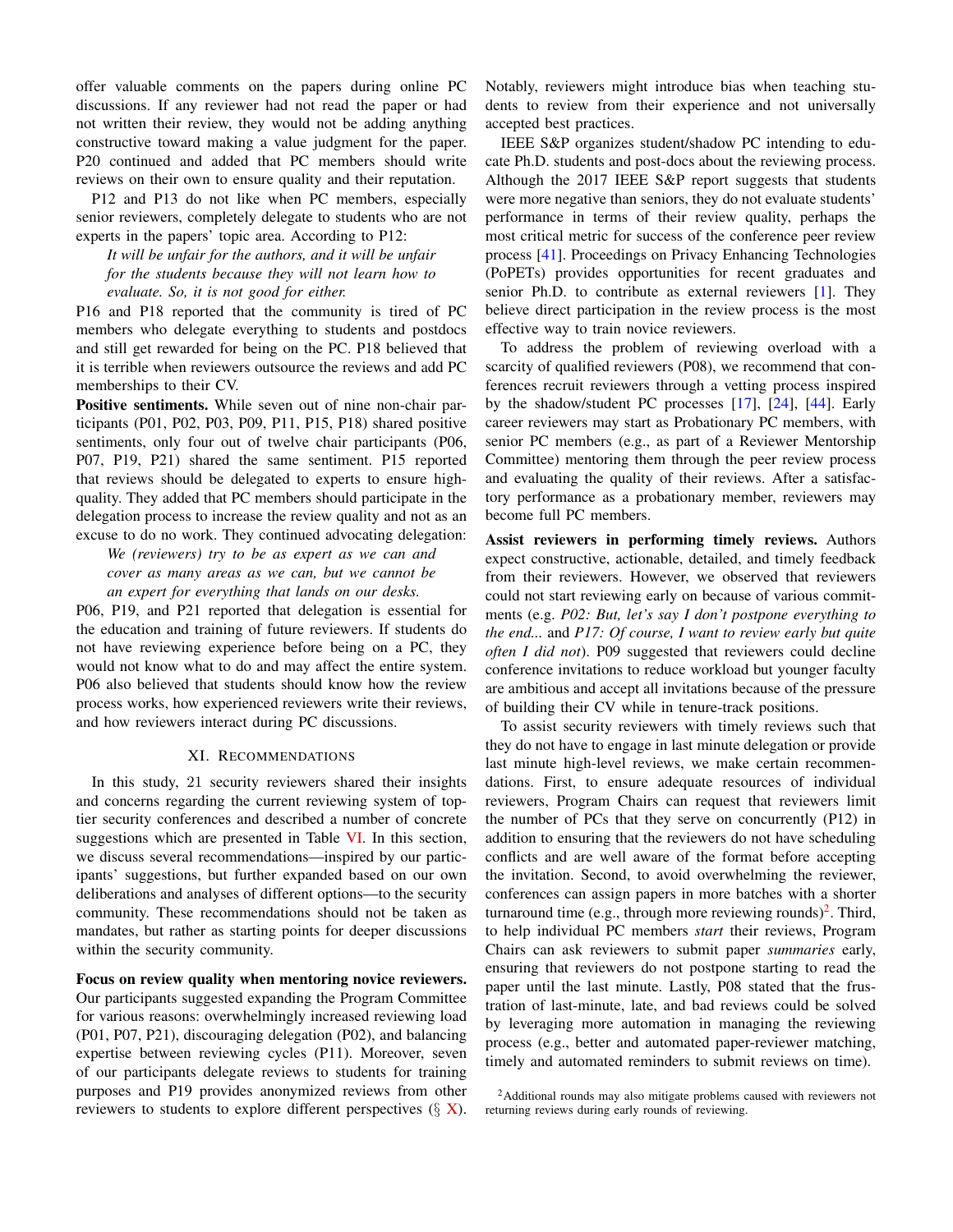Reward and recognize good reviewer behavior. Reviewers provide their volunteer effort to select good science from the submitted papers. P13 complained that some reviewers are consistently negative in their reviews and mentioned that conferences could be stricter with regulations if reviewing were to be compensated. We make two recommendations to Program Chairs to recognize good reviewers: (1) Leverage characteristics of high-quality reviews  $(\S$  [VII\)](#page-7-1) to design a list of quality indicators. Program Chairs could assess if reviewers are consistently negative and not invite them for future reviewing cycles. (2) Monitor reviewers' performance by tracking certain variables such as the number of papers reviewed, time since the last paper was assigned, average review turnaround time, review length, inter-reviewer agreement, participation in rebuttals and discussions, and review quality. Better the reviewer's performance, better the likelihood of them receiving more invitations to review, not forgetting that there should be continuous monitoring.

Program Chairs can create a systematic reviewer recognition process by using quality indicators. PC memberships are crucial for reviewers' academic success: if bad reviewer behavior were to reliably impact a reviewer's PC invitations, they would be more disciplined toward it. Moreover, good reviewing can be recognized by Program Chairs with a letter describing the reviewer's valuable contribution, which reviewers may use when being considered for promotion. Even outside of the context of promotion, a visible recognition such as a Good Reviewer award may motivate reviewers to strive for quality in their reviews.

Make authors accountable for their submissions. P06 and P13 strongly believe that authors who resubmit without changes, without a justification, and try to game the system, should be penalized. P06 shared that at the Conference on Neural Information Processing Systems (NeurIPS), those who submit commit to being external reviewers, making authors accountable for their submissions.

As some authors might be hesitant to submit their previous reviews (§ [VIII\)](#page-7-0), we believe that organizations of top-tier security conferences could come together and build a shared database to keep track of each paper in the reviewing pipeline. This system could detect and flag if a submitted paper crosses a certain match threshold with another paper. To handle false negatives, more than one reviewer would be assigned to review flagged papers. Program Chairs would have to ensure that new reviewers consider review history as additional information without any bias.

Social media makes it difficult to enforce double-blind. P10 and P12 both mentioned that double-blind does not stop people from exchanging their papers for "comments and reviews", including on social media platforms such as Twitter. P12 and P20 additionally believe that this can impact reviewer impartiality. Un-blinding of authors has been explored in prior work [\[7\]](#page-13-17), [\[9\]](#page-13-18), [\[16\]](#page-13-19), [\[20\]](#page-13-20), [\[27\]](#page-13-35). In double-blind peer review, authors' identity and affiliation are not revealed until after the paper is accepted but social media seems to be a threat to

double-blind [\[9\]](#page-13-18), [\[20\]](#page-13-20).

To preserve this, Program Committees need to consider the dissemination of information on social media and sharing among non-collaborators while designing their Call for Papers. Alternatively, the community should honestly discuss if double-blind can stand in the face of social media, and how to ensure that double-blind remains.

Meet with the community to listen, identify, and reflect. The security community should create spaces to foster communication *beyond* those participants who happen to be in the conferences. For example, the IEEE S&P change to rolling submissions was accompanied by an extended community discussion period carried out on GitHub [\[2\]](#page-13-36).

Having a vast audience for such meetings, including newcomers, authors, reviewers, and conference organizers, will help illuminate different perspectives on the reviewing process of security conferences. Such meetings might help reach a consensus on what modifications are needed to improve the review process.

# XII. LIMITATIONS AND FUTURE WORK

Our study has certain limitations, and here, we discuss those in detail, along with the specific methods that we employed to mitigate them. We also discuss opportunities for future work. Generalizability. We study the peer review process specifically in security; however, our results may not be generalized to *all* other fields of research. Moreover, there are many subareas of security, and it is challenging to recruit participants from all sub-areas of security. Researchers could repeat our study focusing on a specific area to understand and provide security sub-area-specific criticisms and recommendations.

Social desirability bias. Participants can share their thoughts partially, present themselves more favorably, or withhold information in self-report studies. Though none of our participants stated that they would be disrespectful in their reviews, the reality might differ. Future research can observe PC discussions to strengthen our results and investigate reviews of rejected papers to improve the understanding of red flags.

Non-response bias. We contacted 70 potential participants, and only 21 accepted our invitation. 49 out of 70 refused or did not respond to our recruitment email. Information from non-participants could have affected the outcome of this study. Recall bias. We asked our participants questions on overall reviewing experience, evaluation metrics, unique perspective toward the review system, and typical features they look for in security research papers. Participants might have had trouble recollecting every detail from the time when they last reviewed top-tier security papers.

Interview time limitation. We initially designed an hour-long interview; however, it was challenging to recruit some of the potential participants. After getting rejections only because of interview time, we shortened our interview to 20 minutes, prioritizing the data collection. Even though we observed an increase in participation, our participants might not have had sufficient time to respond to later questions.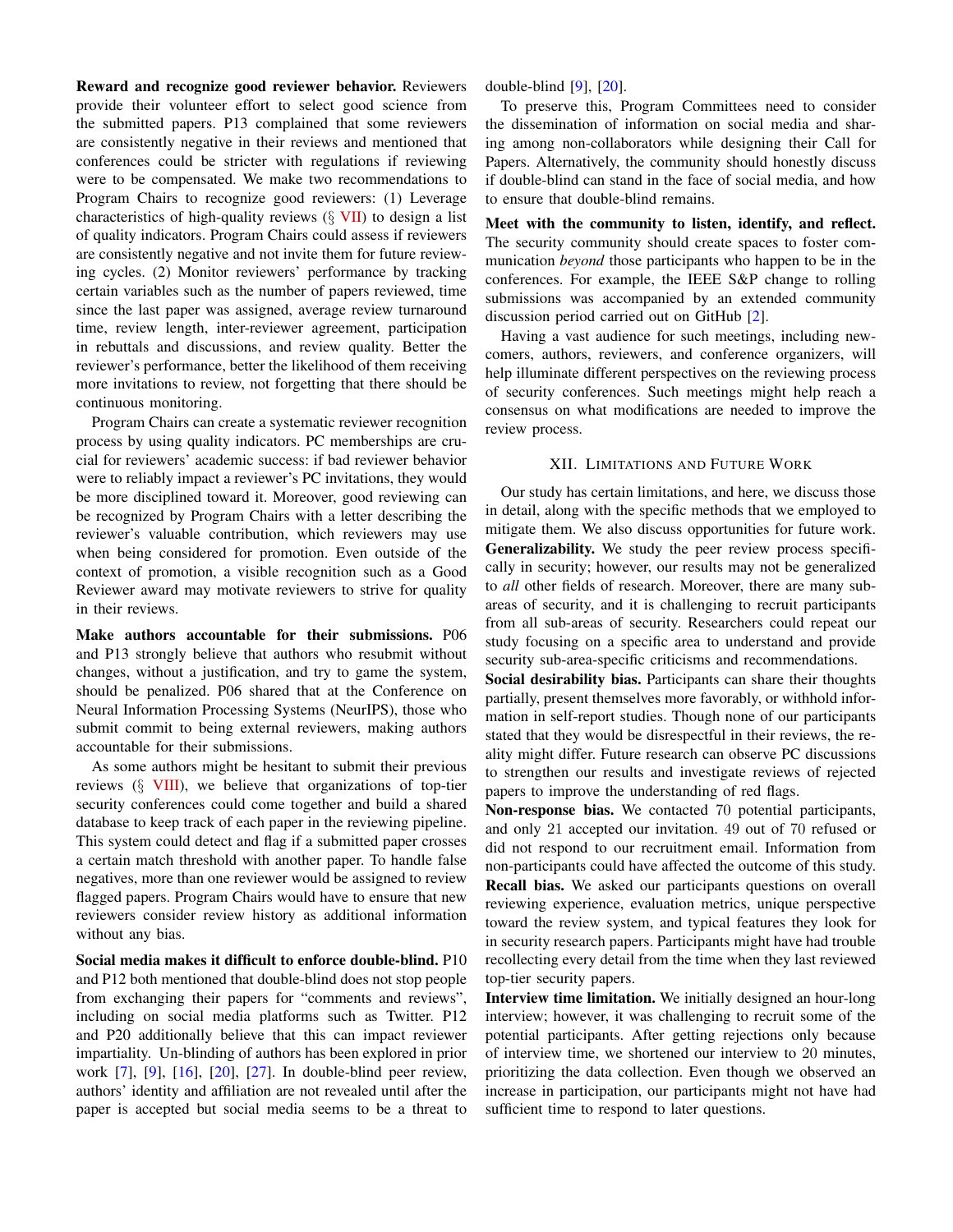# XIII. CONCLUSION

In this work, we presented reviewers' opinions and concerns on the current reviewing system adopted by top-tier security conferences. We conducted an exploratory qualitative study with 21 experts of the security community to understand the peer review process, discover issues, and explore potential improvements. Our findings reveal that security Program Committee members have genuine complaints about the security reviewing system, and the security community should address them. We hope that this paper encourages the computer security community to bring more focus on its peer review process.

# ACKNOWLEDGMENTS

We thank the anonymous reviewers as well as our major revision shepherd for their valuable feedback. We extend our sincere gratitude to the participants of this study for taking out the time and providing valuable insights into the review process of security conferences. This material is based upon work supported in part by the National Science Foundation (NSF) under Grant No. 2131263, the Defense Advanced Research Projects Agency (DARPA) under Grants No. FA875019C0003, N6600120C4020, and HR00112190093, and by a Startup Funds Grant from Texas A&M University - Corpus Christi.

# **REFERENCES**

- <span id="page-13-32"></span>[1] About PoPETS reviews. [https://petsymposium.org/reviews.php.](https://petsymposium.org/reviews.php) Accessed: 2022-06-04.
- <span id="page-13-36"></span>[2] IEEE S&P ongoing submission plan. [https://github.com/ieee-security/](https://github.com/ieee-security/ongoing-submission-plan) [ongoing-submission-plan.](https://github.com/ieee-security/ongoing-submission-plan) Accessed: 2021-12-02.
- <span id="page-13-30"></span>[3] MAXQDA the art of data analysis. [https://www.maxqda.com/.](https://www.maxqda.com/) Accessed: 2022-06-04.
- <span id="page-13-11"></span>[4] What is peer review? [https://authorservices.wiley.com/Reviewers/](https://authorservices.wiley.com/Reviewers/journal-reviewers/what-is-peer-review/index.html) [journal-reviewers/what-is-peer-review/index.html.](https://authorservices.wiley.com/Reviewers/journal-reviewers/what-is-peer-review/index.html) Accessed: 2021-08- 15.
- <span id="page-13-5"></span>[5] CCS 2019. Scaling the academic security community. [https://sigsac.org/](https://sigsac.org/ccs/CCS2019/index.php/ccs-2019-panel/) [ccs/CCS2019/index.php/ccs-2019-panel/.](https://sigsac.org/ccs/CCS2019/index.php/ccs-2019-panel/) Accessed: 2021-08-11.
- <span id="page-13-12"></span>[6] Parveen Azam Ali and Roger Watson. Peer review and the publication process. *Nursing Open*, 3(4):193–202, 2016.
- <span id="page-13-17"></span>[7] Ashokan Arumugam, Poonam Mehta, and G David Baxter. Doubleblind peer review of manuscripts: Opportunities, challenges, and way forward. *Physical Therapy Reviews*, 25(1):1–6, 2020.
- <span id="page-13-4"></span>[8] Davide Balzarotti. System security circus 2020. [http://s3.eurecom.fr/](http://s3.eurecom.fr/~balzarot/notes/top4_2020/) ∼[balzarot/notes/top4](http://s3.eurecom.fr/~balzarot/notes/top4_2020/) 2020/. Accessed: 2021-06-03.
- <span id="page-13-18"></span>[9] Homanga Bharadhwaj, Dylan Turpin, Animesh Garg, and Ashton Anderson. De-anonymization of authors through arXiv submissions during double-blind review. *arXiv preprint arXiv:2007.00177*, 2020.
- <span id="page-13-0"></span>[10] Raymond Bowers. Views: The peer review system on trial: Despite its imperfections, peer review is an indispensable means of allocating limited resources and maintaining the high quality of scientific research. *American Scientist*, 63(6):624–626, 1975.
- <span id="page-13-15"></span>[11] Amber E Budden, Tom Tregenza, Lonnie W Aarssen, Julia Koricheva, Roosa Leimu, and Christopher J Lortie. Double-blind review favours increased representation of female authors. *Trends in Ecology & Evolution*, 23(1):4–6, 2008.
- <span id="page-13-22"></span>[12] Guillaume Cabanac and Thomas Preuss. Capitalizing on order effects in the bids of peer-reviewed conferences to secure reviews by expert referees. *Journal of the American Society for Information Science and Technology*, 64(2):405–415, 2013.
- <span id="page-13-16"></span>[13] Bernie Carter. Peer review: A good but flawed system? *Journal of Child Health Care*, 21(3):233–235, 2017.
- <span id="page-13-1"></span>[14] Susan Crawford and Loretta Stucki. Peer review and the changing research record. *Journal of the American Society for Information Science*, 41(3):223–228, 1990.
- <span id="page-13-21"></span>[15] Daniel J Dunleavy. The cultivation of social work knowledge: Toward a more robust system of peer review. *Families in Society*, 102(4):556–568, 2021.
- <span id="page-13-19"></span>[16] Stefania Fatone, Michael P Dillon, Brian J Hafner, and Nerrolyn Ramstrand. The challenges of double-blind peer review in an era of increasing research transparency. *Prosthetics and orthotics international*, 44(4):189–191, 2020.
- <span id="page-13-33"></span>[17] Anja Feldmann. Experiences from the SIGCOMM 2005 European shadow PC experiment. *ACM SIGCOMM Computer Communication Review*, 35(3):97–102, 2005.
- <span id="page-13-24"></span>[18] Peter A Flach, Sebastian Spiegler, Bruno Golénia, Simon Price, John Guiver, Ralf Herbrich, Thore Graepel, and Mohammed J Zaki. Novel tools to streamline the conference review process: Experiences from SIGKDD'09. *ACM SIGKDD Explorations Newsletter*, 11(2):63–67, 2010.
- <span id="page-13-29"></span>[19] Patricia I Fusch and Lawrence R Ness. Are we there yet? Data saturation in qualitative research. *The Qualitative Report*, 20(9):1408, 2015.
- <span id="page-13-20"></span>[20] Yue Guo, Fu Xin, and Stuart J Barnes. The fiction of doubleblind reviewing: Evidence from the social science research network. *International Journal of Business Communication*, 59(1):48–55, 2022.
- <span id="page-13-23"></span>[21] Samir Haffar, Fateh Bazerbachi, and M Hassan Murad. Peer review bias: A critical review. *Mayo Clinic Proceedings*, 94(4):670–676, 2019.
- <span id="page-13-3"></span>[22] Cormac Herley and Paul C Van Oorschot. SoK: Science, security and the elusive goal of security as a scientific pursuit. In *IEEE Symposium on Security and Privacy (SP)*, 2017.
- <span id="page-13-8"></span>[23] Nicolas Huaman, Bennet von Skarczinski, Christian Stransky, Dominik Wermke, Yasemin Acar, Arne Dreißigacker, and Sascha Fahl. A largescale interview study on information security in and attacks against small and medium-sized enterprises. In *USENIX Security Symposium*, 2021.
- <span id="page-13-34"></span>[24] Rebecca Isaacs. Report on the 2007 SOSP shadow program committee. *ACM SIGOPS Operating Systems Review*, 42(3):127–131, 2008.
- <span id="page-13-14"></span>[25] Hamid R Jamali, David Nicholas, Anthony Watkinson, Abdullah Abrizah, Blanca Rodríguez-Bravo, Chérifa Boukacem-Zeghmouri, Jie Xu, Tatiana Polezhaeva, Eti Herman, and Marzena Swigon. Early career ´ researchers and their authorship and peer review beliefs and practices: An international study. *Learned Publishing*, 33(2):142–152, 2020.
- <span id="page-13-25"></span>[26] Ralph E Johnson, Kent Beck, Grady Booch, William Cook, Richard Gabriel, and Rebecca Wirfs-Brock. How to get a paper accepted at OOPSLA (panel). In *ACM Conference on Object-oriented Programming Systems, Languages, and Applications (OOPSLA)*, 1993.
- <span id="page-13-35"></span>[27] Douglas S Katz, Anthony V Proto, and William W Olmsted. Incidence and nature of unblinding by authors: Our experience at two radiology journals with double-blinded peer review policies. *American Journal of Roentgenology*, 179(6):1415–1417, 2002.
- <span id="page-13-27"></span>[28] Donald Ervin Knuth, Tracy Larrabee, Paul M Roberts, and Paul M Roberts. *Mathematical writing*, volume 14. Mathematical Association of America, 1989.
- <span id="page-13-9"></span>[29] Faris Bugra Kokulu, Ananta Soneji, Tiffany Bao, Yan Shoshitaishvili, Ziming Zhao, Adam Doupé, and Gail-Joon Ahn. Matched and mismatched SOCs: A qualitative study on security operations center issues. In *ACM Conference on Computer and Communications Security (CCS)*, 2019.
- <span id="page-13-31"></span>[30] J Richard Landis and Gary G Koch. The measurement of observer agreement for categorical data. *Biometrics*, pages 159–174, 1977.
- <span id="page-13-28"></span>[31] Roy Levin and David D Redell. How (and how not) to write a good systems paper. *ACM SIGOPS Operating Systems Review*, 17(3):35–40, 1983.
- <span id="page-13-6"></span>[32] Howard Lune and Bruce L Berg. *Qualitative Research Methods for the Social Sciences*. Pearson, 2017.
- <span id="page-13-26"></span>[33] Wendy E Mackay. The CHI conference review process: Writing and interpreting paper reviews. In *Conference Summary on Human Factors in Computing Systems (CHI)*, 1998.
- <span id="page-13-2"></span>[34] Saunders MacLane. Peer review and the structure of science. *Science*, 190(4215):617–617, 1975.
- <span id="page-13-10"></span>[35] Allison McDonald, Catherine Barwulor, Michelle L Mazurek, Florian Schaub, and Elissa M Redmiles. It's stressful having all these phones: Investigating sex workers' safety goals, risks, and practices online. In *USENIX Security Symposium*, 2021.
- <span id="page-13-13"></span>[36] Durga Prasanna Misra and Vinod Ravindran. Peer review in academic publishing: Threats and challenges. *The Journal of the Royal College of Physicians of Edinburgh*, 49:99–100, 2019.
- <span id="page-13-7"></span>[37] Haradhan Kumar Mohajan et al. Qualitative research methodology in social sciences and related subjects. *Journal of Economic Development, Environment and People*, 7(1):23–48, 2018.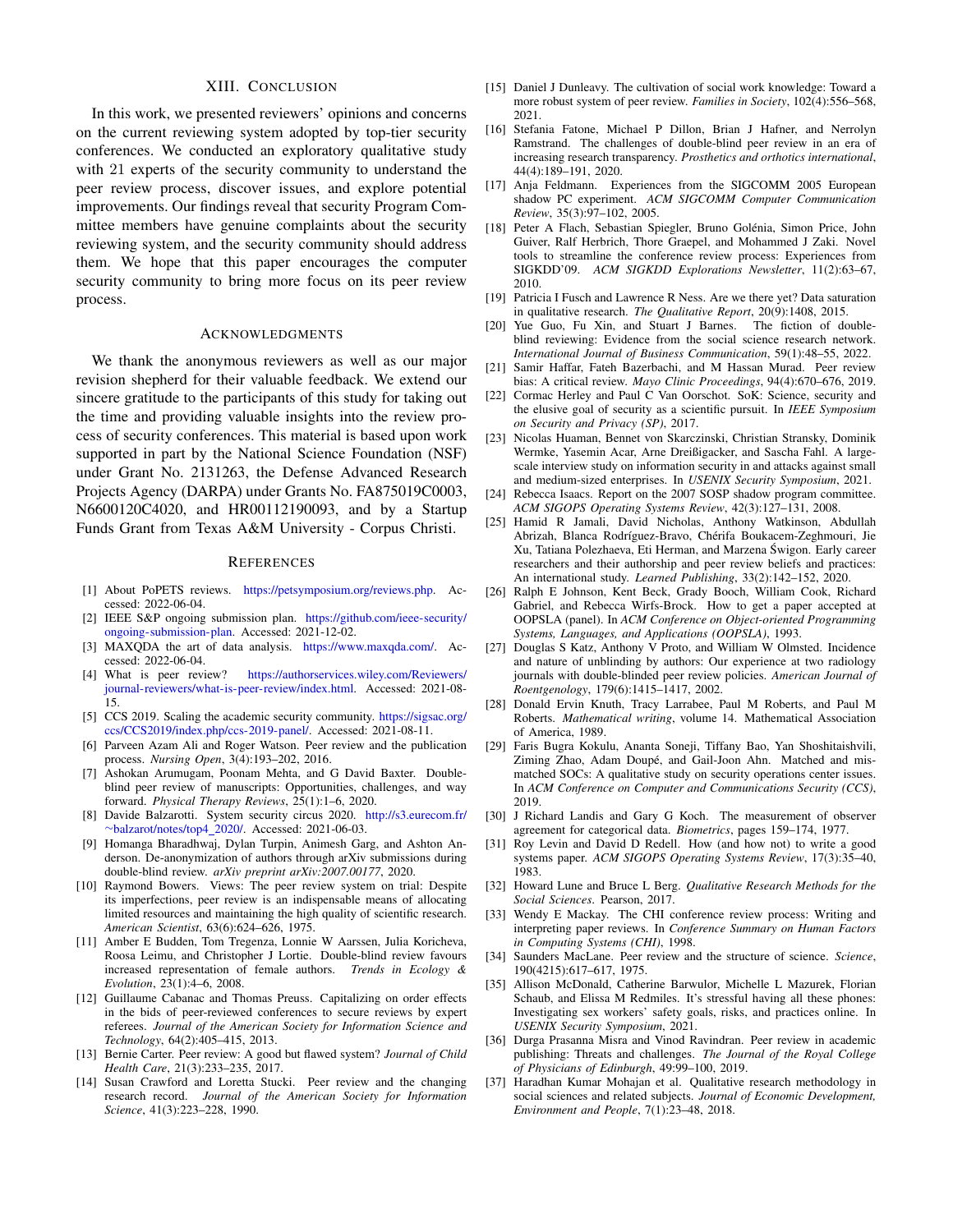- *the CHI Conference on Human Factors in Computing Systems*, 2018.
- <span id="page-14-11"></span>[39] Dan R Olsen Jr. Evaluating user interface systems research. In *ACM Symposium on User Interface Software and Technology*, 2007.
- <span id="page-14-8"></span>[40] Nikolaos Papanas and Dimitri P Mikhailidis. Alice through the lookingglass: Can we improve peer review? *The International Journal of Lower Extremity Wounds*, page 15347346221084784, 2022.
- <span id="page-14-24"></span>[41] Bryan Parno, Ulfar Erlingsson, and Will Enck. Report on the IEEE S&P 2017 submission and review process and its experiments. [https://www.](https://www.ieee-security.org/TC/Reports/2017/SP2017-PCChairReport.pdf) [ieee-security.org/TC/Reports/2017/SP2017-PCChairReport.pdf.](https://www.ieee-security.org/TC/Reports/2017/SP2017-PCChairReport.pdf) Accessed: 2022-06-04.
- <span id="page-14-13"></span>[42] Craig Partridge. How to increase the chances your paper is accepted at ACM SIGCOMM. *Computer Communication Review*, 28:70–74, 1998.
- <span id="page-14-4"></span>[43] Katharina Pfeffer, Alexandra Mai, Adrian Dabrowski, Matthias Gusenbauer, Philipp Schindler, Edgar Weippl, Michael Franz, and Katharina Krombholz. On the usability of authenticity checks for hardware security tokens. In *USENIX Security Symposium*, 2021.
- <span id="page-14-25"></span>[44] Marina Picciotto. New reviewer mentoring program. *Journal of Neuroscience*, 38(3):511–511, 2018.
- <span id="page-14-19"></span>[45] Lutz Prechelt, Daniel Graziotin, and Daniel Méndez Fernández. A community's perspective on the status and future of peer review in software engineering. *Information and Software Technology*, 95:75–85, 2018.
- <span id="page-14-14"></span>[46] William Pugh, PDLI 1991 Program Committee, et al. Advice to authors of extended abstracts. In *ACM SIGPLAN Conference on Programming Language Design and Implementation (PLDI)*, 1991.
- <span id="page-14-10"></span>[47] Azzurra Ragone, Katsiaryna Mirylenka, Fabio Casati, and Maurizio Marchese. On peer review in computer science: Analysis of its effectiveness and suggestions for improvement. *Scientometrics*, 97(2):317–356, 2013.
- <span id="page-14-6"></span>[48] Birgit Schmidt, Tony Ross-Hellauer, Xenia van Edig, and Elizabeth C Moylan. Ten considerations for open peer review. *F1000Research*, 7, 2018.
- <span id="page-14-15"></span>[49] Nihar B Shah, Behzad Tabibian, Krikamol Muandet, Isabelle Guyon, and Ulrike Von Luxburg. Design and analysis of the NIPS 2016 review process. *Journal of Machine Learning Research*, 2018.
- <span id="page-14-21"></span>[50] Mary Shaw. Writing good software engineering research papers. In *IEEE International Conference on Software Engineering (ICSE)*, 2003.
- <span id="page-14-1"></span>[51] Richard Smith. Peer review: A flawed process at the heart of science and journals. *Journal of the Royal Society of Medicine*, 99(4):178–182, 2006.
- <span id="page-14-16"></span>[52] Alan Snyder. How to get your paper accepted at OOPSLA. In *ACM Conference on Object-oriented Programming Systems, Languages, and Applications (OOPSLA)*, 1991.
- <span id="page-14-12"></span>[53] Flaminio Squazzoni, Elise Brezis, and Ana Marušić. Scientometrics of peer review. *Scientometrics*, 113(1):501–502, 2017.
- <span id="page-14-9"></span>[54] Ivan Stelmakh, Nihar B Shah, Aarti Singh, and Hal Daumé III. Prior and prejudice: The novice reviewers' bias against resubmissions in conference peer review. *Proceedings of the ACM on Human-Computer Interaction*, 5(CSCW1):1–17, 2021.
- <span id="page-14-23"></span>[55] Anselm Strauss and Juliet Corbin. Basics of qualitative research techniques, 1998.
- <span id="page-14-3"></span>[56] Mary Theofanos, Yee-Yin Choong, and Olivia Murphy. Passwords keep me safe – Understanding what children think about passwords. In *USENIX Security Symposium*, 2021.
- <span id="page-14-22"></span>[57] Mary-Claire van Leunen and Richard Lipton. How to have your abstract rejected. *ACM SIGACT News*, 8(3):21–24, 1976.
- <span id="page-14-7"></span>[58] Susan Van Rooyen, Fiona Godlee, Stephen Evans, Nick Black, and Richard Smith. Effect of open peer review on quality of reviews and on reviewers' recommendations: A randomised trial. *Bmj*, 318(7175):23– 27, 1999.
- <span id="page-14-17"></span>[59] Mark N Wegman. What it's like to be a POPL referee; or how to write an extended abstract so that it is more likely to be accepted. *ACM SIGPLAN Notices*, 21(5):91–95, 1986.
- <span id="page-14-5"></span>[60] Maureen Weicher. Peer review and secrecy in the "information age". *Proceedings of the American Society for Information Science and Technology*, 45(1):1–12, 2008.
- <span id="page-14-0"></span>[61] Ellen B Wells. A history of scientific & technical periodicals: The origins and development of the scientific and technical press, 1665-1790. *Bulletin of the Medical Library Association*, 64(4):441, 1976.
- <span id="page-14-18"></span>[62] Max L Wilson. How to: Peer review for CHI (and beyond). In *Extended Abstracts of the CHI Conference on Human Factors in Computing Systems*, 2020.

<span id="page-14-20"></span><span id="page-14-2"></span>[38] Lennart E Nacke. How to write CHI papers. In *Extended Abstracts of* [63] Andreas Zeller. How do different fields review papers? Experiences from ICSE, PLDI, and CCS. [https://andreas-zeller.info/2021/07/27/](https://andreas-zeller.info/2021/07/27/Reviewing-across-fields-ICSE-PLDI-CCS.html) [Reviewing-across-fields-ICSE-PLDI-CCS.html,](https://andreas-zeller.info/2021/07/27/Reviewing-across-fields-ICSE-PLDI-CCS.html) 2021. Accessed: 2021- 08-11.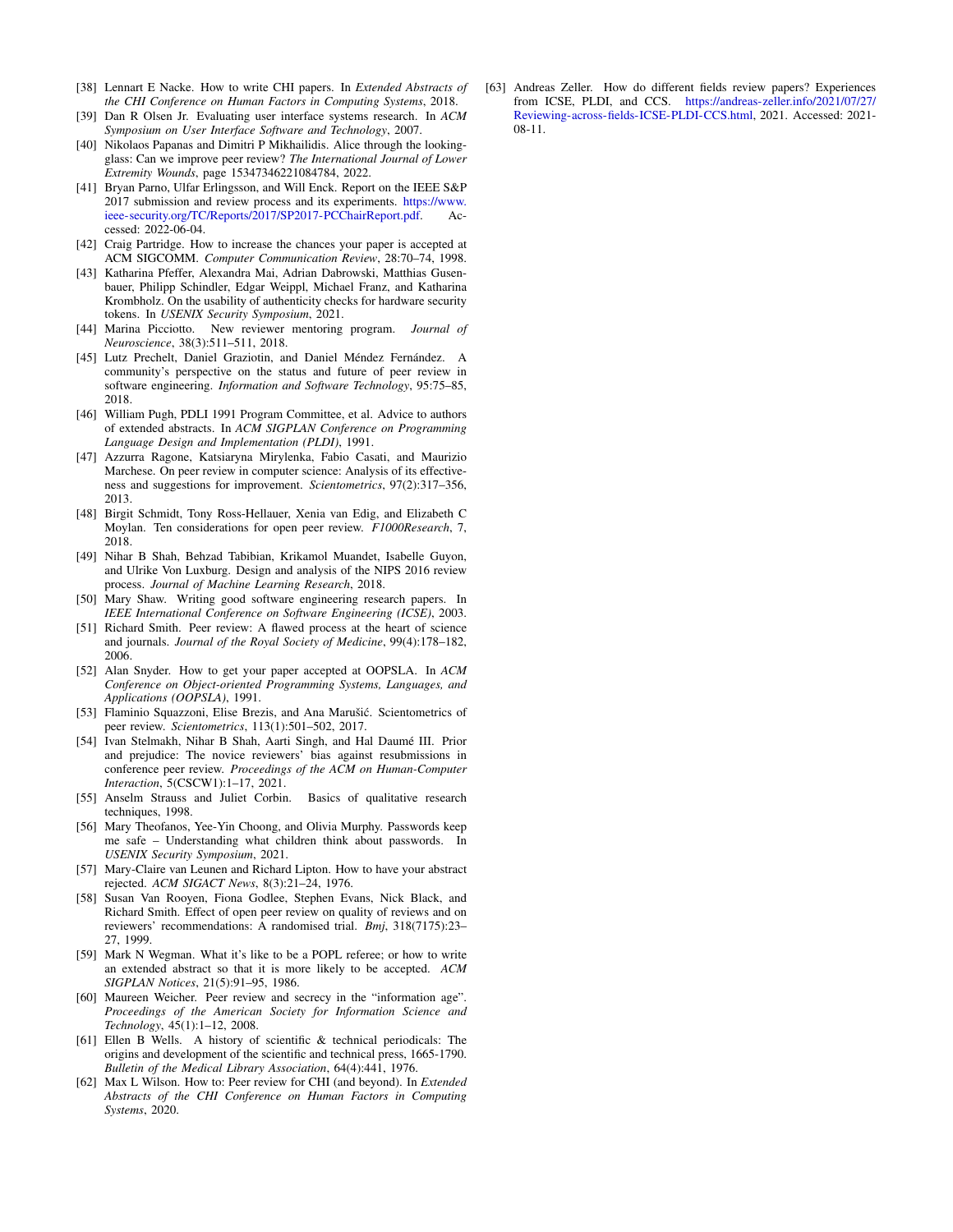# APPENDIX

# <span id="page-15-0"></span>*A. Background*

*a) Paper-Reviewer matching process:* Researchers submit their unpublished or revised works in any area of security and privacy field to security conferences. A typical top-tier security conference has two to four reviewing cycles, and authors can submit their research papers to any of those reviewing cycles (A,B in Figure [1\)](#page-2-0). Once the submission deadline has passed, initial filtering is done to check if submitted papers comply with conference submission guidelines and if there is any violation of the call for papers. All the conference submissions should meet the submission policies mentioned on the conference website, such as paper formatting, conflict of interest, anonymous submissions, ethical considerations, and concurrent submissions. Also, papers that fail to show a clear application in security or privacy are considered out of scope and not a good fit for the conference. Remaining papers are then assigned to PC members by the Program Chairs using a specific mechanism where they match the paper with an expert PC member in that area, mainly by reading the abstracts and introductions of the submitted papers (C in Figure [1\)](#page-2-0). Program Chairs try their best to match the submitted papers' area with the expertise of the program committee, which in turn helps reviewers provide detailed feedback on the technical aspects of the paper. PC members may also be interested in reviewing certain papers and, therefore, bid on them (D in Figure [1\)](#page-2-0). The top portion of Figure [1](#page-2-0) depicts the paper-reviewer matching process in a graphical form.

*b) Decision-making process for submitted papers:* Three to five PC members typically review a submitted paper (E,F in Figure [1\)](#page-2-0) in a double-blinded fashion: author names are unknown to the reviewers and vice versa. Security conferences typically have two rounds of reviewing, and some conferences may send out early reject notifications (G in Figure [1\)](#page-2-0) after the first round of reviews. Papers that are not rejected in the first round advance to the second round of reviewing, where reviewers review and discuss them (H in Figure [1\)](#page-2-0). Authors of papers that pass the first round may have the option of submitting a rebuttal on the reviewers' initial decision (I in Figure [1\)](#page-2-0). A rebuttal is an opportunity for authors to highlight the importance and significance of their work during the peer review process. Then, the PC, at last, may select a few papers to be discussed extensively via virtual or in-person meetings (J in Figure [1\)](#page-2-0). There is a deadline by which the Program Chairs need to receive the reviews for all the papers. A submitted paper can get a decision in three ways after the second round: accept, reject, or revise  $(K \text{ in Figure 1})$ . An accept means a paper is accepted for publication. A rejected paper cannot be resubmitted to that conference, and the authors must wait for another reviewing year to resubmit. The reviewers may consider some papers as promising but with additional revision work. In that case, the reviewers convey their expectations to the authors, and authors may choose to revise and resubmit their paper by a certain deadline. If the authors satisfactorily

fulfill the revision tasks, the revised paper will be accepted and published at that conference.

#### <span id="page-15-2"></span>*B. Demographic Survey*

- 1) What is your current job title?
- 2) Are you a member of a university-affiliated research laboratory?
	- a) Are you the director of this research laboratory?
	- b) How long have you been a member of this laboratory (in months)?
	- c) How many researchers (students, post doctoral) do you supervise?
- 3) What are your research interests?
- 4) How many times have you been a Program Committee member in the following security conferences?
	- a) IEEE Security and Privacy?
	- b) USENIX Security?
	- c) ACM CCS?
	- d) NDSS?
- 5) To date, approximately, how many papers have you accepted in the above mentioned security conferences? OR

How has been your acceptance rate in the above mentioned security conferences?

<span id="page-15-1"></span>*C. Interview Questions*

Most of the interview questions were the same for both short and regular interview types. Here, we will list all the interview questions and specify which questions were specific to the regular interview type.

#### Review system

- 1) What, according to you, is your primary responsibility as a reviewer?
- 2) What is your approach in reviewing a security paper? Is there a disciplined approach? *(regular)*
- 3) Do you review papers from your field of expertise?
	- a) How do you establish a confidence level for the papers? *(regular)*
	- b) What do you do when you are in low confidence?
- 4) How do you balance the time of evaluation with the depth/quality of evaluation?
- 5) Do you delegate?
	- a) How do you decide to delegate?
	- b) Do you supervise the delegated reviews?
	- c) What are your thoughts about the delegation system?
- 6) What are your thoughts on the rolling submission model?
	- a) Which type of submissions do you prefer: single shot or multiple? *(regular)*
	- b) Has rolling submissions affected your evaluations? If so, how? *(regular)*
- 7) What are your thoughts on the current review system? Would you like to change anything?

# Evaluation metrics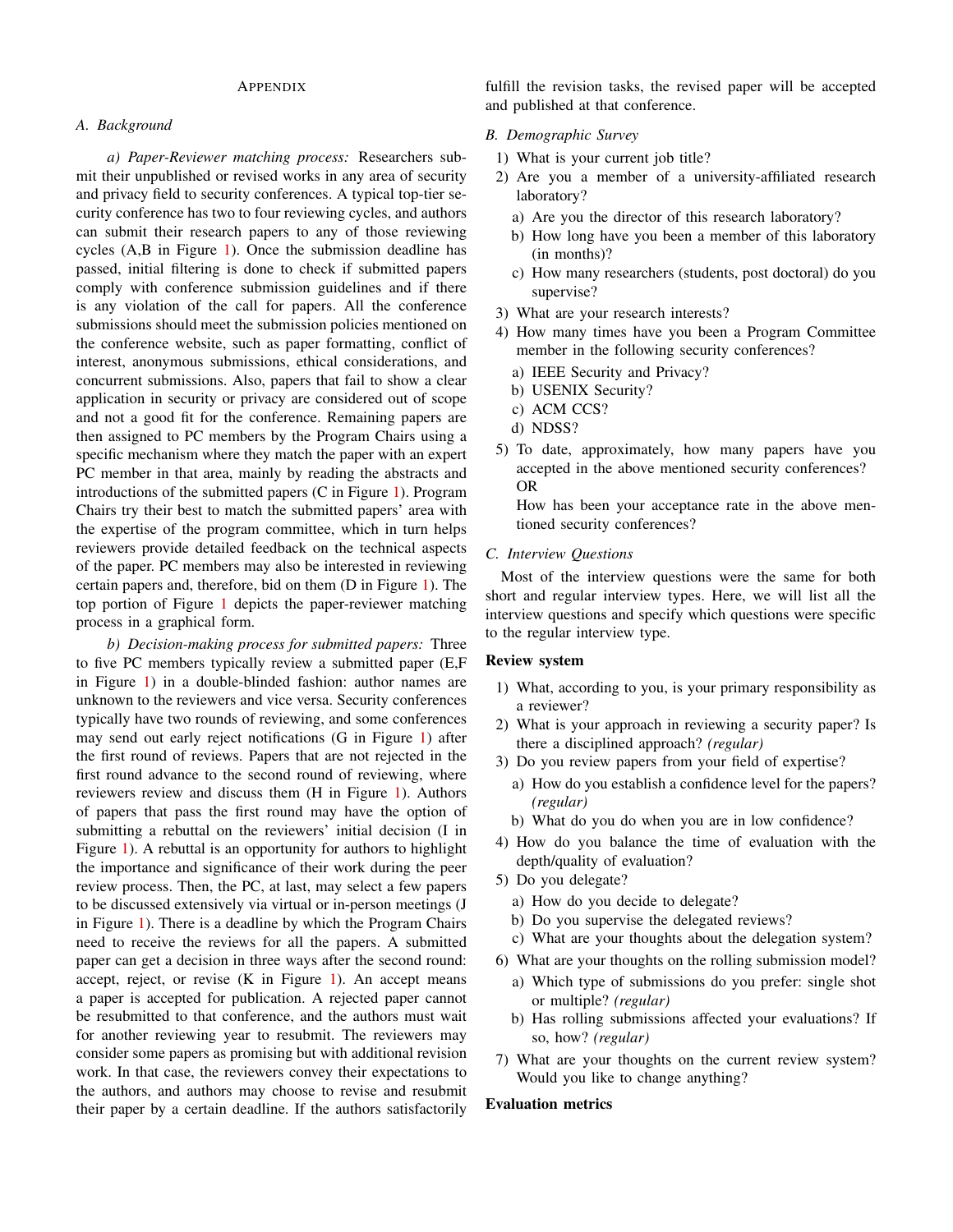- 1) What evaluation metrics do you have for reviewing security papers?
	- a) How would you rank the importance of the metrics you mentioned?
	- b) Do these metrics stay constant?
- 2) In your opinion, what are the characteristics of a good review?
	- a) Are there any precautions that you take while writing those reviews?
- 3) Do you judge the paper for its fit to the venue? *(regular)*

# Criticisms and Recommendations

- 1) What kind of papers do you like to see? *(regular)*
- 2) What, according to you, are some important features for a security paper to get accepted? *(regular)*
- 3) What do you believe are some serious misfits/red flags in a security paper that can get it rejected?
- 4) What are your thoughts about papers that with great research but poor presentation?
- 5) Do you give importance to the title of the paper?
- 6) What, according to you, is the importance of properly articulating a problem statement?
- 7) Do you find that the experiments are complete? Are the authors exploring different possibilities?
- 8) What are your expectations from the results and validation section of the paper?
- 9) What are your thoughts about the pressure of publishing quickly? *(regular)*

OR

- Is the pressure of publishing quickly bad? *(short)*
- a) Does it affect the research? *(regular)*
- b) Does it affect the writing? *(regular)*
- 10) What do you think is the end goal of security research papers?

# <span id="page-16-0"></span>*D. Codebook and Recommendations*

The codebook and recommendations to write high-quality security papers can be accessed from [https://github.com/](https://github.com/sonejiananta/Security-Review-Process) [sonejiananta/Security-Review-Process.](https://github.com/sonejiananta/Security-Review-Process)

The codebook contains category names, category descriptions, and associated codes. This codebook does not contain the category evaluation metrics as Table [II](#page-4-1) includes all the codes associated with the category.

Regarding recommendations, we provide general suggestions from our interviews that authors could leverage to write high-quality security research papers.